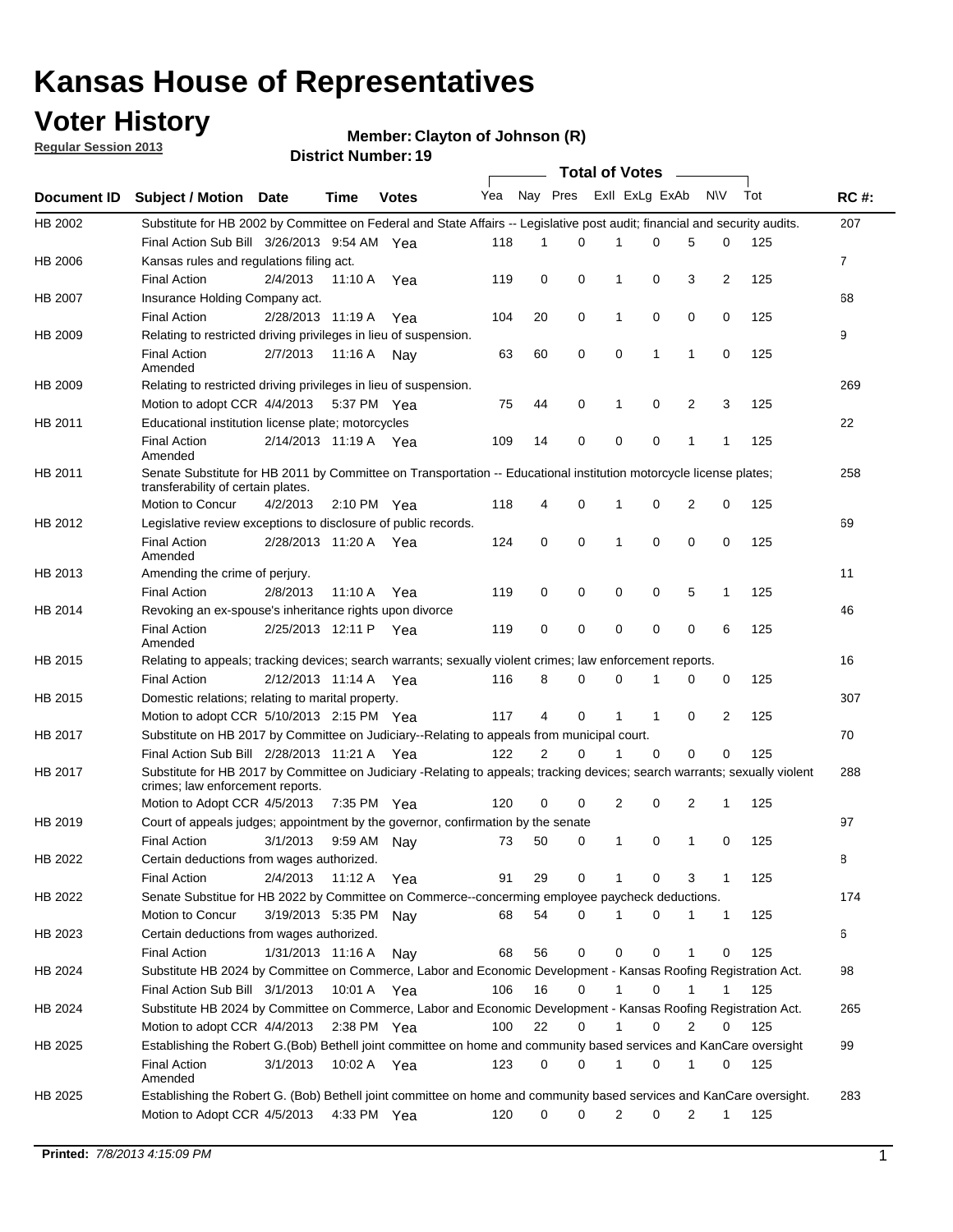## **Voter History**

**Regular Session 2013**

#### **Member: Clayton of Johnson (R)**

|                    |                                                                                                                                                                                                                                                        |                       |             | טו . וסעווואר ועוווסוע |     |                | <b>Total of Votes</b>   |                |                |                |             |     |             |
|--------------------|--------------------------------------------------------------------------------------------------------------------------------------------------------------------------------------------------------------------------------------------------------|-----------------------|-------------|------------------------|-----|----------------|-------------------------|----------------|----------------|----------------|-------------|-----|-------------|
| <b>Document ID</b> | <b>Subject / Motion</b>                                                                                                                                                                                                                                | Date                  | Time        | <b>Votes</b>           | Yea |                | Nay Pres Exll ExLg ExAb |                |                |                | <b>NV</b>   | Tot | <b>RC#:</b> |
| HB 2028            | Providing for venue in Shawnee County District Court in certain forfeiture proceedings                                                                                                                                                                 |                       |             |                        |     |                |                         |                |                |                |             |     | 12          |
|                    | <b>Final Action</b><br>Amended                                                                                                                                                                                                                         | 2/8/2013              | 11:12 A Yea |                        | 119 | 1              | 0                       | $\mathbf 0$    | $\mathbf 0$    | 5              | 0           | 125 |             |
| HB 2028            | Providing for venue in Shawnee County District Court in certain forfeiture proceedings                                                                                                                                                                 |                       |             |                        |     |                |                         |                |                |                |             |     | 199         |
|                    | Motion to Concur                                                                                                                                                                                                                                       | 3/25/2013 9:36 AM Yea |             |                        | 120 | 0              | 0                       | $\overline{2}$ | 0              | 2              | 1           | 125 |             |
| HB 2030            | Creating wounded warrior deer hunting permits for injured combat veterans.                                                                                                                                                                             |                       |             |                        |     |                |                         |                |                |                |             |     | 25          |
|                    | <b>Final Action</b><br>Amended                                                                                                                                                                                                                         | 2/15/2013 11:16 A     |             | Yea                    | 115 | 0              | $\mathbf 0$             | $\overline{2}$ | $\overline{2}$ | 3              | 3           | 125 |             |
| HB 2033            | Concerning the regulation of knives                                                                                                                                                                                                                    |                       |             |                        |     |                |                         |                |                |                |             |     | 143         |
|                    | <b>Final Action</b>                                                                                                                                                                                                                                    | 3/7/2013              | 12:12 P     | Nav                    | 93  | 28             | 0                       | 1              | 0              | 3              | 0           | 125 |             |
| HB 2033            | Concerning the regulation of knives.                                                                                                                                                                                                                   |                       |             |                        |     |                |                         |                |                |                |             |     | 270         |
|                    | Motion to adopt CCR $4/4/2013$ 5:43 PM                                                                                                                                                                                                                 |                       |             | Nav                    | 95  | 26             | $\mathbf 0$             | 1              | $\Omega$       | 3              | 0           | 125 |             |
| HB 2034            | Human trafficking; crimes of commercial sexual exploitation of a child, selling sexual relations, promoting the sale of sexual<br>relations and buying sexual relations; children in need of care; staff secure faciliies.                             |                       |             |                        |     |                |                         |                |                |                |             |     | 17          |
|                    | <b>Final Action</b><br>Amended                                                                                                                                                                                                                         | 2/12/2013 11:16 A Yea |             |                        | 124 | $\Omega$       | 0                       | $\Omega$       | 1              | $\Omega$       | 0           | 125 |             |
| HB 2034            | S Sub for HB 2034 by Committee on Judiciary - Human trafficking; crimes of commercial sexual exploitation of a child, selling<br>sexual relations, promoting the sale of sexual relations and buying sexual relations; children in need of care; staff |                       |             |                        |     |                |                         |                |                |                |             |     | 282         |
|                    | Motion to Adopt CCR 4/5/2013 4:18 PM Yea                                                                                                                                                                                                               |                       |             |                        | 120 | 0              | $\Omega$                | 2              | 0              | 2              | 1           | 125 |             |
| HB 2035            | Cities; experience requirements for plumbers, electricians and certain mechanical contractors.                                                                                                                                                         |                       |             |                        |     |                |                         |                |                |                |             |     | 29          |
|                    | <b>Final Action</b>                                                                                                                                                                                                                                    | 2/18/2013 11:16 A     |             | Yea                    | 117 | 2              | 0                       | 2              | $\mathbf 0$    | 4              | $\mathbf 0$ | 125 |             |
| HB 2037            | Public property; religious displays; other displays.                                                                                                                                                                                                   |                       |             |                        |     |                |                         |                |                |                |             |     | 176         |
|                    | <b>Final Action</b>                                                                                                                                                                                                                                    | 3/20/2013 10:27 A Yea |             |                        | 120 | 3              | $\mathbf 0$             | 1              | 0              | 1              | 0           | 125 |             |
| HB 2041            | Criminal history record information; definition; municipal court reporting; district court reporting.                                                                                                                                                  |                       |             |                        |     |                |                         |                |                |                |             |     | 19          |
|                    | <b>Final Action</b>                                                                                                                                                                                                                                    | 2/13/2013 11:23 A     |             | Yea                    | 119 | 3              | 0                       | 0              | 0              | 3              | 0           | 125 |             |
| HB 2042            | Appraisal of property for taxation purposes; appeals; changes.                                                                                                                                                                                         |                       |             |                        |     |                |                         |                |                |                |             |     | 158         |
|                    | <b>Final Action</b><br>Amended                                                                                                                                                                                                                         | 3/18/2013 11:19 A Yea |             |                        | 109 | 12             | 0                       | 2              | $\mathbf 0$    | $\overline{2}$ | 0           | 125 |             |
| HB 2043            | Aggravated battery; driving under the influence.                                                                                                                                                                                                       |                       |             |                        |     |                |                         |                |                |                |             |     | 100         |
|                    | <b>Final Action</b><br>Amended                                                                                                                                                                                                                         | 3/1/2013              | 10:03 A Yea |                        | 123 | $\mathbf 0$    | 0                       | 1              | $\Omega$       | 1              | 0           | 125 |             |
| HB 2043            | Senate Substitute for HB 2043 by Committee on Judiciary - Attorney general; duties and responsibilities; notice of intent to<br>seek the death penalty.                                                                                                |                       |             |                        |     |                |                         |                |                |                |             |     | 271         |
|                    | Motion to adopt CCR 4/4/2013                                                                                                                                                                                                                           |                       | 5:48 PM     | Yea                    | 121 | $\mathbf 0$    | $\Omega$                | 1              | $\Omega$       | 3              | 0           | 125 |             |
| HB 2044            | Increasing the penalty for a person who distributes a controlled substance that causes great bodily harm or death.                                                                                                                                     |                       |             |                        |     |                |                         |                |                |                |             |     | 101         |
|                    | <b>Final Action</b><br>Amended                                                                                                                                                                                                                         | 3/1/2013              | 10:05 A     | Yea                    | 112 | 11             | 0                       | 1              | 0              |                | 0           | 125 |             |
| HB 2047            | Requiring certain municipalities to vote to increase property tax revenues over previous year when such increase exceeds<br>inflation; publication.                                                                                                    |                       |             |                        |     |                |                         |                |                |                |             |     | 186         |
|                    | <b>Final Action</b><br>Amended                                                                                                                                                                                                                         | 3/21/2013 11:29 A     |             | Nav                    | 68  | 53             | 0                       | 1              | 0              | 3              | 0           | 125 |             |
| HB 2049            | Kansas department of agriculture; increasing certain fees and eliminating sunsets on various program fees.                                                                                                                                             |                       |             |                        |     |                |                         |                |                |                |             |     | 59          |
|                    | <b>Final Action</b><br>Amended                                                                                                                                                                                                                         | 2/27/2013 12:23 P Yea |             |                        | 77  | 46             | 0                       | 1              | 0              |                | 0           | 125 |             |
| HB 2049            | Kansas department of agriculture; increasing certain fees; concerning sunsets on various program fees.                                                                                                                                                 |                       |             |                        |     |                |                         |                |                |                |             |     | 324         |
|                    | Motion to adopt CCR 6/2/2013                                                                                                                                                                                                                           |                       | 12:28 A     | Nav                    | 45  | 64             | 0                       | 1              | 0              | 6              | 9           | 125 |             |
| HB 2050            | Agriculture; agricultural chemical registration; pesticide business liablity insurance; repeal of the Kansas agricultural liming<br>materials act.                                                                                                     |                       |             |                        |     |                |                         |                |                |                |             |     | 60          |
|                    | <b>Final Action</b><br>Amended                                                                                                                                                                                                                         | 2/27/2013 12:25 P     |             | Yea                    | 103 | 20             | 0                       | 1              | 0              | 1              | 0           | 125 |             |
| HB 2051            | Substitute for HB 2051 by Committee on Agriculture and Natural Resources--Amending provisions relating to dams,<br>obstructions, sstreams and water flex accounts and transfer permits.                                                                |                       |             |                        |     |                |                         |                |                |                |             |     | 50          |
|                    | Final Action Sub Bill 2/26/2013 2:12 PM Yea                                                                                                                                                                                                            |                       |             |                        | 117 | $\overline{c}$ | 0                       | 0              | 0              | 0              | 6           | 125 |             |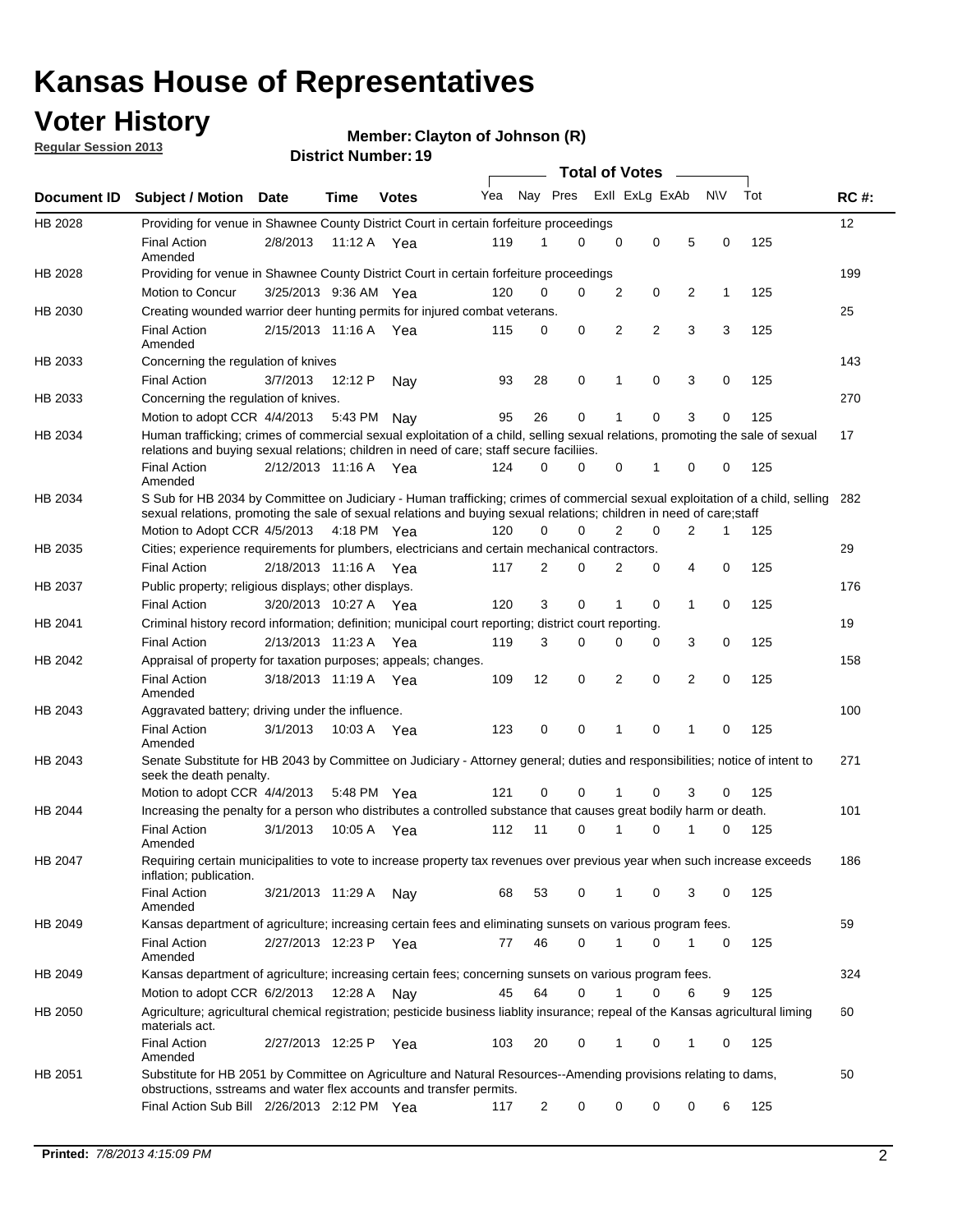## **Voter History**

**Member: Clayton of Johnson (R)** 

**Regular Session 2013**

|                |                                                                                                                                                                                                                                          |                       |         | טו היוסטוווער ויטוווער |     |                |                         | <b>Total of Votes</b> |          |                |           |     |             |
|----------------|------------------------------------------------------------------------------------------------------------------------------------------------------------------------------------------------------------------------------------------|-----------------------|---------|------------------------|-----|----------------|-------------------------|-----------------------|----------|----------------|-----------|-----|-------------|
| Document ID    | <b>Subject / Motion</b>                                                                                                                                                                                                                  | Date                  | Time    | <b>Votes</b>           | Yea |                | Nay Pres Exll ExLg ExAb |                       |          |                | <b>NV</b> | Tot | <b>RC#:</b> |
| HB 2052        | Discharging a firearm inside or into a city; unlawful acts; exceptions.                                                                                                                                                                  |                       |         |                        |     |                |                         |                       |          |                |           |     | 155         |
|                | <b>Final Action</b><br>Amended                                                                                                                                                                                                           | 3/14/2013 11:20 A     |         | Nav                    | 121 | 2              | 0                       | 0                     | 0        | $\overline{2}$ | 0         | 125 |             |
| HB 2052        | Senate Substitute for HB 2052 by Committee on Federal and State Affairs - Concerning firearms; personal and family<br>protection act; concealed handguns in public building; other changes; unlawful discharge of a firearm inside city. |                       |         |                        |     |                |                         |                       |          |                |           |     | 300         |
|                | Motion to Adopt CCR 4/5/2013                                                                                                                                                                                                             |                       | 10:24 P | Nav                    | 104 | 16             | 0                       | 2                     | $\Omega$ | 2              | 1         | 125 |             |
| HB 2055        | Personal and Familly Protection Act; public buildings; adequate security.                                                                                                                                                                |                       |         |                        |     |                |                         |                       |          |                |           |     | 156         |
|                | <b>Final Action</b><br>Amended                                                                                                                                                                                                           | 3/14/2013 11:26 A     |         | Nav                    | 84  | 38             | 0                       | 0                     | 0        | $\overline{2}$ | 1         | 125 |             |
| HB 2057        | Concerning property taxation; relating to county appraisers; appointing interim appraiser.                                                                                                                                               |                       |         |                        |     |                |                         |                       |          |                |           |     | 208         |
|                | <b>Final Action</b>                                                                                                                                                                                                                      | 3/26/2013 9:55 AM Yea |         |                        | 119 | 0              | 0                       | 1                     | 0        | 5              | 0         | 125 |             |
| HB 2058        | Taxation of helium and certain other gases under mineral severance tax, and prohibition of certain refunds related thereto.                                                                                                              |                       |         |                        |     |                |                         |                       |          |                |           |     | 159         |
|                | <b>Final Action</b>                                                                                                                                                                                                                      | 3/18/2013 11:21 A Yea |         |                        | 119 | 2              | 0                       | 2                     | $\Omega$ | $\overline{2}$ | $\Omega$  | 125 |             |
| HB 2059        | Income tax deductions and modifications and severance tax exemptions; basis of partner's interest and shareholder's stock;<br>statutory clarification.                                                                                   |                       |         |                        |     |                |                         |                       |          |                |           |     | 14          |
|                | <b>Final Action</b><br>Amended                                                                                                                                                                                                           | 2/11/2013 11:42 A     |         | Yea                    | 122 | $\overline{2}$ | 0                       | 0                     | 0        | 1              | 0         | 125 |             |
| HB 2059        | Income tax deductions and modifications and severance tax exemptions; basis of partner's interest and shareholder's stock;<br>statutory clarification.                                                                                   |                       |         |                        |     |                |                         |                       |          |                |           |     | 293         |
|                | Motion to Concur                                                                                                                                                                                                                         | 4/5/2013              |         | 8:14 PM Nay            | 0   | 120            | 0                       | $\overline{2}$        | 0        | $\overline{2}$ | 1         | 125 |             |
| HB 2059        | Income tax rates, deductions and credits; rural opportunity zones; sales tax rates and distribution of revenue; severance tax;<br>and property tax exemptions for IRB property and property damaged by natural disaster.                 |                       |         |                        |     |                |                         |                       |          |                |           |     | 322         |
|                | Motion to adopt CCR 6/2/2013                                                                                                                                                                                                             |                       | 12:11 A | Nav                    | 69  | 45             | 0                       | $\mathbf{1}$          | 0        | 6              | 4         | 125 |             |
| <b>HB 2060</b> | Prohibiting certain confined persons from receiving food sales tax refunds and homestead property tax refunds.                                                                                                                           |                       |         |                        |     |                |                         |                       |          |                |           |     | 10          |
|                | <b>Final Action</b><br>Amended                                                                                                                                                                                                           | 2/7/2013              | 11:18 A | Yea                    | 123 | $\mathbf 0$    | 0                       | 0                     | 1        | 1              | 0         | 125 |             |
| HB 2065        | Creating the crime of home improvement fraud.                                                                                                                                                                                            |                       |         |                        |     |                |                         |                       |          |                |           |     | 20          |
|                | <b>Final Action</b><br>Amended                                                                                                                                                                                                           | 2/13/2013 11:26 A Nav |         |                        | 106 | 16             | 0                       | 0                     | 0        | 3              | 0         | 125 |             |
| <b>HB 2066</b> | Physical therapists; evaluation and treatment of patients.                                                                                                                                                                               |                       |         |                        |     |                |                         |                       |          |                |           |     | 26          |
|                | <b>Final Action</b><br>Amended                                                                                                                                                                                                           | 2/15/2013 11:18 A     |         | Nav                    | 98  | 16             | $\mathbf 0$             | $\overline{2}$        | 2        | 3              | 4         | 125 |             |
| HB 2067        | Board of nursing; assistant attorneys general.                                                                                                                                                                                           |                       |         |                        |     |                |                         |                       |          |                |           |     | 15          |
|                | <b>Final Action</b>                                                                                                                                                                                                                      | 2/11/2013 11:44 A Yea |         |                        | 123 | $\mathbf{1}$   | 0                       | 0                     | 0        | 1              | 0         | 125 |             |
| HB 2069        | Public policy; certain city ordinances and county resolutions declared void.                                                                                                                                                             |                       |         |                        |     |                |                         |                       |          |                |           |     | 102         |
|                | <b>Final Action</b><br>Amended                                                                                                                                                                                                           | 3/1/2013              | 10:06 A | Yea                    | 92  | 31             | $\Omega$                | 1                     | 0        | 1              | 0         | 125 |             |
| HB 2069        | Public policy; certain city ordinances and county resolutions declared void.                                                                                                                                                             |                       |         |                        |     |                |                         |                       |          |                |           |     | 292         |
|                | Motion to Concur                                                                                                                                                                                                                         | 4/5/2013              |         | 8:04 PM Yea            | 88  | 32             | 0                       | 2                     | 0        | 2              | 1         | 125 |             |
| HB 2070        | Appearance bond conditions; surety and bounty hunter regulation.                                                                                                                                                                         |                       |         |                        |     |                |                         |                       |          |                |           |     | 103         |
|                | <b>Final Action</b><br>Amended                                                                                                                                                                                                           | 3/1/2013              |         | 10:08 A Yea            | 122 | $\mathbf{1}$   | 0                       | $\mathbf{1}$          | 0        | $\mathbf{1}$   | 0         | 125 |             |
| HB 2074        | Cities and counties; solid waste disposal areas; restrictions.                                                                                                                                                                           |                       |         |                        |     |                |                         |                       |          |                |           |     | 139         |
|                | <b>Emergency Final</b><br><b>Action Amend</b>                                                                                                                                                                                            | 3/1/2013              |         | 1:11 PM Nay            | 102 | 19             | 0                       | 1                     | 0        | $\mathbf{1}$   | 2         | 125 |             |
| HB 2075        | Cities; qualifications and rehabilitation of abandoned property.                                                                                                                                                                         |                       |         |                        |     |                |                         |                       |          |                |           |     | 61          |
|                | <b>Final Action</b><br>Amended                                                                                                                                                                                                           | 2/27/2013 12:27 P Yea |         |                        | 72  | 51             | 0                       | 1                     | 0        | 1              | 0         | 125 |             |
| HB 2077        | Granting professional licenses to military service members.<br><b>Final Action</b><br>Amended                                                                                                                                            | 2/26/2013 2:13 PM Yea |         |                        | 119 | 0              | 0                       | 2                     | 0        | 2              | 2         | 125 | 51          |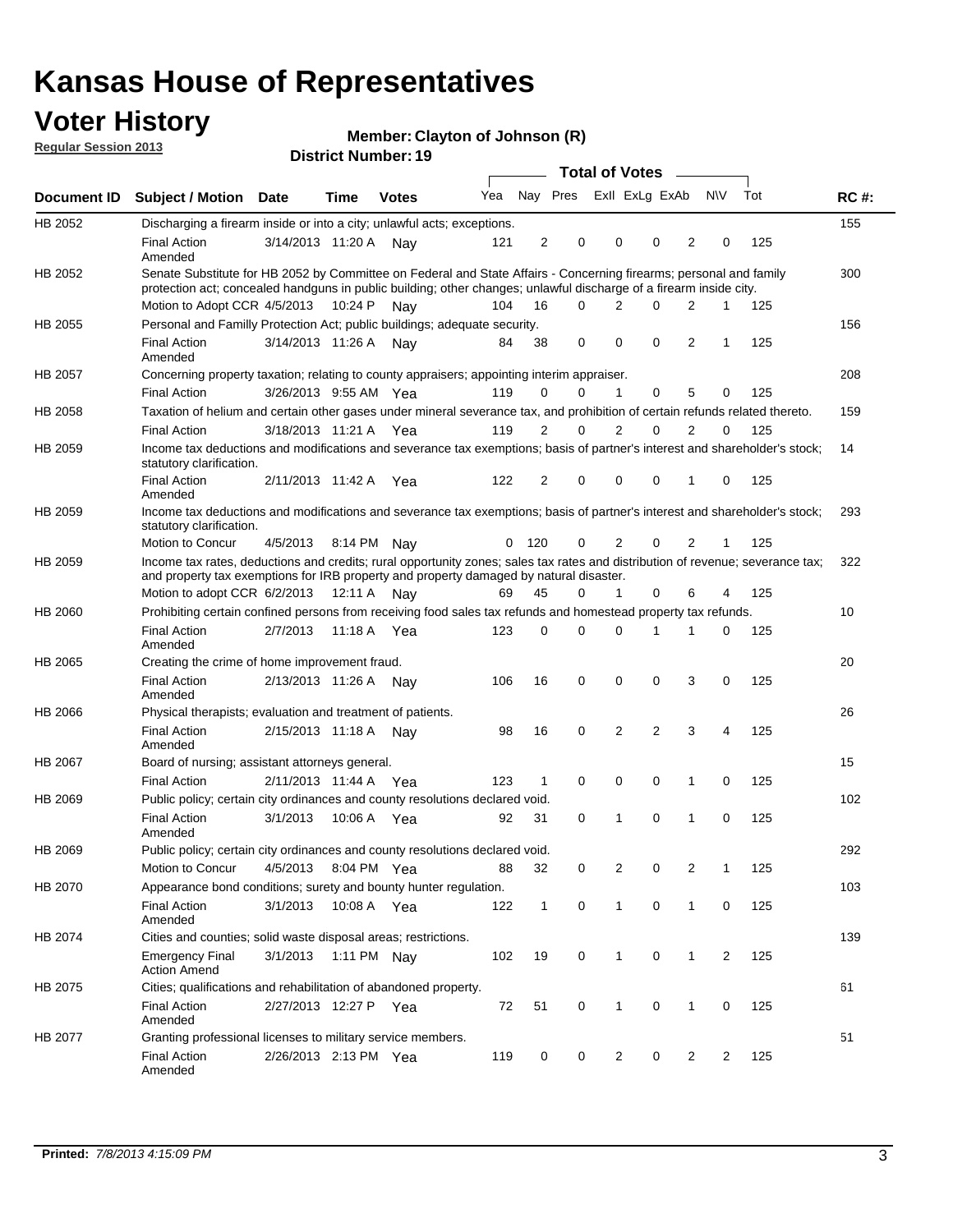## **Voter History**

**Member: Clayton of Johnson (R)** 

**Regular Session 2013**

|                    |                                                                                                                                                                                                       |                       |             | 3 ו וסטוווטנו שנו וסוש |     |              |             | <b>Total of Votes</b> |   | $\sim$         |           |     |             |
|--------------------|-------------------------------------------------------------------------------------------------------------------------------------------------------------------------------------------------------|-----------------------|-------------|------------------------|-----|--------------|-------------|-----------------------|---|----------------|-----------|-----|-------------|
| <b>Document ID</b> | <b>Subject / Motion Date</b>                                                                                                                                                                          |                       | <b>Time</b> | <b>Votes</b>           | Yea | Nay Pres     |             | Exll ExLg ExAb        |   |                | <b>NV</b> | Tot | <b>RC#:</b> |
| HB 2078            | Authorizing certain licensing boards to accept education, training or experience completed in the military towards licensure in<br>this state.                                                        |                       |             |                        |     |              |             |                       |   |                |           |     | 52          |
|                    | <b>Final Action</b><br>Amended                                                                                                                                                                        | 2/26/2013 2:14 PM Yea |             |                        | 119 | 0            | 0           | 2                     | 0 | 2              | 2         | 125 |             |
| HB 2078            | Authorizing certain licensing boards to accept education, training or experience of military service members towards obtaining 275<br>licensure in this state.                                        |                       |             |                        |     |              |             |                       |   |                |           |     |             |
|                    | Motion to adopt CCR 4/5/2013                                                                                                                                                                          |                       | 11:42 A     | Yea                    | 120 | 0            | $\mathbf 0$ | $\overline{2}$        | 0 | 3              | 0         | 125 |             |
| HB 2081            | Forfeiture of property related to violations of certain criminal acts.                                                                                                                                |                       |             |                        |     |              |             |                       |   |                |           |     | 18          |
|                    | <b>Final Action</b><br>Amended                                                                                                                                                                        | 2/12/2013 11:17 A Yea |             |                        | 124 | 0            | 0           | $\Omega$              | 1 | 0              | 0         | 125 |             |
| HB 2081            | Forfeiture of property related to violations of certain criminal acts.                                                                                                                                |                       |             |                        |     |              |             |                       |   |                |           |     | 306         |
|                    | Motion to adopt CCR 5/10/2013 10:38 A                                                                                                                                                                 |                       |             | Yea                    | 121 | 0            | 0           | 1                     | 1 | 2              | 0         | 125 |             |
| HB 2083            | Public employees relations boards; assessment of certain costs.                                                                                                                                       |                       |             |                        |     |              |             |                       |   |                |           |     | 104         |
|                    | <b>Final Action</b><br>Amended                                                                                                                                                                        | 3/1/2013              | 10:09 A     | Yea                    | 87  | 36           | 0           | 1                     | 0 | 1              | 0         | 125 |             |
| HB 2084            | Tax credits for community services contributions; youth apprenticeship and entrepreneurship.                                                                                                          |                       |             |                        |     |              |             |                       |   |                |           |     | 105         |
|                    | <b>Final Action</b><br>Amended                                                                                                                                                                        | 3/1/2013              | 10:11 A     | Yea                    | 120 | 3            | 0           |                       | 0 | $\mathbf{1}$   | 0         | 125 |             |
| HB 2084            | Tax credits for community services contributions; youth apprenticeship and entrepreneurship.                                                                                                          |                       |             |                        |     |              |             |                       |   |                |           |     | 316         |
|                    | Sub Motion to Concur 5/24/2013 9:33 AM Nay                                                                                                                                                            |                       |             |                        | 5   | - 109        | 0           | 1                     | 0 | 9              | 1         | 125 |             |
| HB 2086            | Eligible infrastructure costs for tax increment financing and community improvement districts; bond repayment tax revenue<br>pledge requirements.                                                     |                       |             |                        |     |              |             |                       |   |                |           |     | 160         |
|                    | <b>Final Action</b>                                                                                                                                                                                   | 3/18/2013 11:24 A     |             | Yea                    | 61  | 60           | 0           | 2                     | 0 | 2              | 0         | 125 |             |
| HB 2086            | Eligible infrastructure costs for tax increment financing and community improvement districts; bond repayment tax revenue<br>pledge requirements.                                                     |                       |             |                        |     |              |             |                       |   |                |           |     | 173         |
|                    | <b>Final Action</b>                                                                                                                                                                                   | 3/19/2013 5:25 PM     |             | Yea                    | 81  | 41           | 0           | 1                     | 0 | 1              | 1         | 125 |             |
| HB 2091            | Publication of delinquent personal property tax statements.                                                                                                                                           |                       |             |                        |     |              |             |                       |   |                |           |     | 161         |
|                    | <b>Final Action</b><br>Amended                                                                                                                                                                        | 3/18/2013 11:25 A     |             | Yea                    | 81  | 40           | 0           | 2                     | 0 | $\overline{2}$ | 0         | 125 |             |
| HB 2093            | Amending the crime of identity theft.                                                                                                                                                                 |                       |             |                        |     |              |             |                       |   |                |           |     | 106         |
|                    | <b>Final Action</b><br>Amended                                                                                                                                                                        | 3/1/2013              | 10:12 A     | Yea                    | 123 | 0            | $\Omega$    | 1                     | 0 | 1              | 0         | 125 |             |
| HB 2093            | Senate Substitute for HB 2093 by Committee on Judiciary - Identity theft and identity fraud; unlawful acts concerning<br>computers; DNA testing and exculpatory evidence; murder in the first degree. |                       |             |                        |     |              |             |                       |   |                |           |     | 289         |
|                    | Motion to Adopt CCR 4/5/2013 7:49 PM Yea                                                                                                                                                              |                       |             |                        | 118 | 2            | 0           | 2                     | 0 | 2              | 1         | 125 |             |
| HB 2094            | Student electronic privacy at public and private postsecondary educational institutions.                                                                                                              |                       |             |                        |     |              |             |                       |   |                |           |     | 164         |
|                    | <b>Final Action</b><br>Amended                                                                                                                                                                        | 3/19/2013 10:33 A     |             | Yea                    | 123 | 0            | 0           | 1                     | 0 | 1              | 0         | 125 |             |
| HB 2096            | Local governmental entities and investment of public moneys.                                                                                                                                          |                       |             |                        |     |              |             |                       |   |                |           |     | 23          |
|                    | <b>Final Action</b>                                                                                                                                                                                   | 2/14/2013 11:21 A     |             | Yea                    | 123 | 0            | 0           | 0                     | 0 | 1              | 1         | 125 |             |
| HB 2099            | Insurance- updating certain statutory references.                                                                                                                                                     |                       |             |                        |     |              |             |                       |   |                |           |     | 71          |
|                    | <b>Final Action</b><br>Amended                                                                                                                                                                        | 2/28/2013 11:23 A     |             | Yea                    | 124 | 0            | 0           | 1                     | 0 | 0              | 0         | 125 |             |
| HB 2101            | Interstate transmission siting compact.                                                                                                                                                               |                       |             |                        |     |              |             |                       |   |                |           |     | 209         |
|                    | Final Action<br>Amended                                                                                                                                                                               | 3/26/2013 9:56 AM Yea |             |                        | 118 | $\mathbf{1}$ | 0           | 1                     | 0 | 5              | 0         | 125 |             |
| HB 2105            | Substitute HB 2105 by Committee on Commerce, Labor and Economic Development - Employment security law.                                                                                                |                       |             |                        |     |              |             |                       |   |                |           |     | 107         |
|                    | Final Action Sub Bill 3/1/2013                                                                                                                                                                        |                       | 10:13 A Yea |                        | 88  | 35           | 0           |                       | 0 | 1              | 0         | 125 |             |
| HB 2105            | Substitute HB 2105 by Committee on Commerce, Labor and Economic Development - Employment security law.                                                                                                |                       |             |                        |     |              |             |                       |   |                |           |     | 298         |
|                    | Motion to adopt CCR 4/5/2013                                                                                                                                                                          |                       | 9:46 PM Yea |                        | 89  | 31           | 0           | 2                     | 0 | 2              | 1         | 125 |             |
| HB 2106            | Portable electronics insurance act.                                                                                                                                                                   |                       |             |                        |     |              |             |                       |   |                |           |     | 133         |
|                    | <b>Emergency Final</b><br>Action                                                                                                                                                                      | 3/1/2013              | 1:03 PM Yea |                        | 117 | 4            | 0           | $\mathbf{1}$          | 0 | $\mathbf{1}$   | 2         | 125 |             |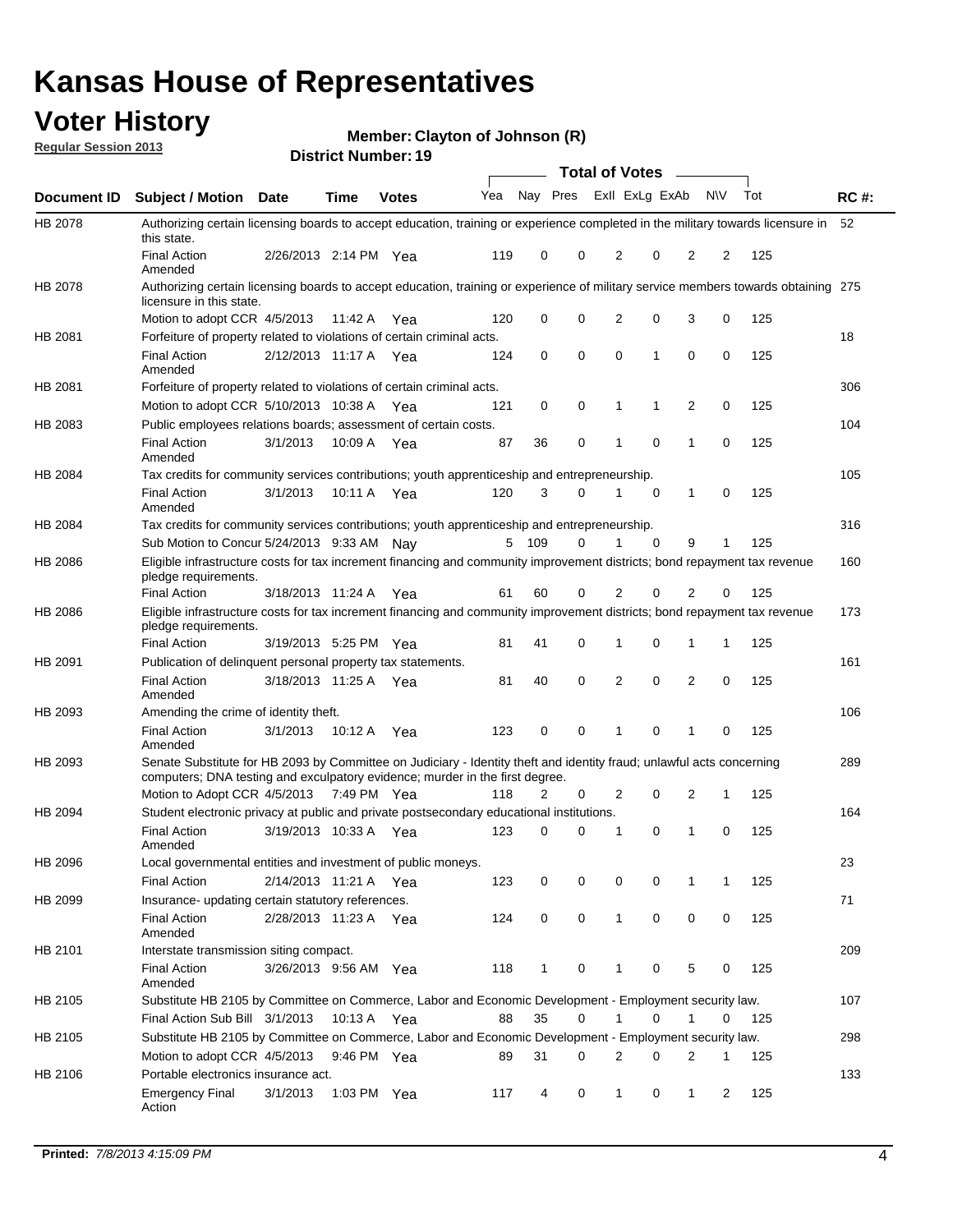## **Voter History**

**Member: Clayton of Johnson (R)** 

**Regular Session 2013**

|             |                                                                                                                                                                                                                                                                                                                                                 |                       | PIJUIVI INUIIID <del>e</del> i . TJ |              |     |              |   | <b>Total of Votes</b> |   | $\sim$         |                |     |             |
|-------------|-------------------------------------------------------------------------------------------------------------------------------------------------------------------------------------------------------------------------------------------------------------------------------------------------------------------------------------------------|-----------------------|-------------------------------------|--------------|-----|--------------|---|-----------------------|---|----------------|----------------|-----|-------------|
| Document ID | <b>Subject / Motion Date</b>                                                                                                                                                                                                                                                                                                                    |                       | <b>Time</b>                         | <b>Votes</b> | Yea | Nay Pres     |   | Exll ExLg ExAb        |   |                | <b>NV</b>      | Tot | <b>RC#:</b> |
| HB 2107     | Insurance; enacting the electronic notice and document act.                                                                                                                                                                                                                                                                                     |                       |                                     |              |     |              |   |                       |   |                |                |     | 134         |
|             | <b>Emergency Final</b><br><b>Action Amend</b>                                                                                                                                                                                                                                                                                                   | 3/1/2013              | 1:04 PM Yea                         |              | 121 | 0            | 0 | 1                     | 0 | 1              | 2              | 125 |             |
| HB 2107     | Insurance; enacting the electronic notice and document act, return of premiums separate from the notice of adverse<br>underwriting decision, statutory updates, uninsurable health plan increase in lifetime limit, mandate lite, certain company<br>dividend plans.                                                                            |                       |                                     |              |     |              |   |                       |   |                |                |     | 281         |
|             | Motion to Adopt CCR 4/5/2013                                                                                                                                                                                                                                                                                                                    |                       | 4:06 PM                             | Nav          | 69  | 50           | 0 | 2                     | 0 | 3              | $\mathbf{1}$   | 125 |             |
| HB 2109     | School finance; military pupil count.                                                                                                                                                                                                                                                                                                           |                       |                                     |              |     |              |   |                       |   |                |                |     | 108         |
|             | <b>Final Action</b>                                                                                                                                                                                                                                                                                                                             | 3/1/2013              | 10:15 A                             | Yea          | 104 | 19           | 0 | 1                     | 0 | $\mathbf{1}$   | 0              | 125 |             |
| HB 2109     | Enacting the Kansas children's protection act.                                                                                                                                                                                                                                                                                                  |                       |                                     |              |     |              |   |                       |   |                |                |     | 277         |
|             | Motion to Adopt CCR 4/5/2013                                                                                                                                                                                                                                                                                                                    |                       | 12:31 P Yea                         |              | 116 | 2            | 0 | $\overline{2}$        | 0 | 3              | 2              | 125 |             |
| HB 2112     | Campaign finance; transfer of campaign money to another candidacy.                                                                                                                                                                                                                                                                              |                       |                                     |              |     |              |   |                       |   |                |                |     | 72          |
|             | <b>Final Action</b><br>Amended                                                                                                                                                                                                                                                                                                                  | 2/28/2013 11:25 A Yea |                                     |              | 95  | 29           | 0 | 1                     | 0 | 0              | 0              | 125 |             |
| HB 2114     | Debt setoff: collection assistance fee.                                                                                                                                                                                                                                                                                                         |                       |                                     |              |     |              |   |                       |   |                |                |     | 21          |
|             | <b>Final Action</b>                                                                                                                                                                                                                                                                                                                             | 2/13/2013 11:34 A     |                                     | Yea          | 90  | 32           | 0 | 0                     | 0 | 3              | 0              | 125 |             |
| HB 2115     | Relating to the employment of retired judges and justices.                                                                                                                                                                                                                                                                                      |                       |                                     |              |     |              |   |                       |   |                |                |     | 73          |
|             | <b>Final Action</b>                                                                                                                                                                                                                                                                                                                             | 2/28/2013 11:27 A     |                                     | Yea          | 124 | 0            | 0 | 1                     | 0 | 0              | 0              | 125 |             |
| HB 2115     | Courts; employment of retired judges and justices; court debt setoff.                                                                                                                                                                                                                                                                           |                       |                                     |              |     |              |   |                       |   |                |                |     | 309         |
|             | Motion to Adopt CCR 5/14/2013 2:14 PM Yea                                                                                                                                                                                                                                                                                                       |                       |                                     |              | 100 | 13           | 0 | 1                     | 0 | 9              | 2              | 125 |             |
| HB 2118     | Preservation of historic property; environs authority deleted.                                                                                                                                                                                                                                                                                  |                       |                                     |              |     |              |   |                       |   |                |                |     | 62          |
|             | <b>Final Action</b>                                                                                                                                                                                                                                                                                                                             | 2/27/2013 12:30 P     |                                     | Yea          | 99  | 24           | 0 | 1                     | 0 | $\mathbf{1}$   | 0              | 125 |             |
| HB 2120     | Updating provisions relating to the Kansas bureau of investigations DNA database.                                                                                                                                                                                                                                                               |                       |                                     |              |     |              |   |                       |   |                |                |     | 109         |
|             | <b>Final Action</b>                                                                                                                                                                                                                                                                                                                             | 3/1/2013              | 10:16 A                             | Yea          | 121 | 2            | 0 | 1                     | 0 | 1              | 0              | 125 |             |
| HB 2122     | Updating provisions relating to DNA collection and DNA evidence; amending the definition of a bet for purposes of the Kansas 302<br>criminal code; sentencing for possession of a firearm during a drug felony<br>Motion to adopt CCR 5/9/2013<br>Real estate brokers and salespersons; licensing requirements; sales transaction requirements. |                       | 11:32 A Yea                         |              | 74  | 49           | 0 | 1                     | 0 | $\mathbf 1$    | 0              | 125 | 37          |
|             | <b>Final Action</b>                                                                                                                                                                                                                                                                                                                             | 2/20/2013 11:13 A Yea |                                     |              | 121 | 1            | 0 |                       | 0 | 2              | 0              | 125 |             |
|             | Amended                                                                                                                                                                                                                                                                                                                                         |                       |                                     |              |     |              |   |                       |   |                |                |     |             |
| HB 2125     | Increasing real estate broker's and salesperson's license fees.                                                                                                                                                                                                                                                                                 | 2/20/2013 12:16 P     |                                     |              |     |              |   |                       |   |                |                |     | 38          |
|             | <b>Final Action</b>                                                                                                                                                                                                                                                                                                                             |                       |                                     | Yea          | 71  | 50           | 1 | 0                     | 0 | 0              | 3              | 125 |             |
| HB 2128     | Open records act; exceptions.<br><b>Final Action</b><br>Amended                                                                                                                                                                                                                                                                                 | 2/28/2013 11:28 A     |                                     | Yea          | 124 | 0            | 0 | 1                     | 0 | 0              | 0              | 125 | 74          |
| HB 2128     | Open records act; exceptions.                                                                                                                                                                                                                                                                                                                   |                       |                                     |              |     |              |   |                       |   |                |                |     | 259         |
|             | Motion to Concur                                                                                                                                                                                                                                                                                                                                | 4/3/2013              | 10:29 A                             | Yea          | 119 | 0            | 0 | 1                     | 0 | 3              | 2              | 125 |             |
| HB 2130     | Elections; petition circulators.                                                                                                                                                                                                                                                                                                                |                       |                                     |              |     |              |   |                       |   |                |                |     | 30          |
|             | <b>Final Action</b>                                                                                                                                                                                                                                                                                                                             | 2/18/2013 11:17 A     |                                     | Yea          | 118 | $\mathbf{1}$ | 0 | $\overline{c}$        | 0 | 4              | 0              | 125 |             |
| HB 2135     | Property tax exemption; military housing.                                                                                                                                                                                                                                                                                                       |                       |                                     |              |     |              |   |                       |   |                |                |     | 162         |
|             | <b>Final Action</b>                                                                                                                                                                                                                                                                                                                             | 3/18/2013 11:27 A     |                                     | Yea          | 117 | 4            | 0 | $\overline{2}$        | 0 | 2              | 0              | 125 |             |
| HB 2138     | Repealing statutes related to oil and gas.                                                                                                                                                                                                                                                                                                      |                       |                                     |              |     |              |   |                       |   |                |                |     | 53          |
|             | <b>Final Action</b><br>Amended                                                                                                                                                                                                                                                                                                                  | 2/26/2013 2:16 PM Yea |                                     |              | 119 | 0            | 0 | 2                     | 0 | $\overline{2}$ | $\overline{2}$ | 125 |             |
| HB 2139     | Canceled warrants.                                                                                                                                                                                                                                                                                                                              |                       |                                     |              |     |              |   |                       |   |                |                |     | 75          |
|             | <b>Final Action</b><br>Amended                                                                                                                                                                                                                                                                                                                  | 2/28/2013 11:30 A     |                                     | Yea          | 99  | 25           | 0 | 1                     | 0 | 0              | 0              | 125 |             |
| HB 2139     | Canceled warrants.                                                                                                                                                                                                                                                                                                                              |                       |                                     |              |     |              |   |                       |   |                |                |     | 266         |
|             | Motion to Concur                                                                                                                                                                                                                                                                                                                                | 4/4/2013              | 2:40 PM Yea                         |              | 114 | 8            | 0 | 1                     | 0 | 2              | 0              | 125 |             |
| HB 2140     | Repealing K.S.A. 72-60b03                                                                                                                                                                                                                                                                                                                       |                       |                                     |              |     |              |   |                       |   |                |                |     | 39          |
|             | <b>Final Action</b>                                                                                                                                                                                                                                                                                                                             | 2/20/2013 12:17 P     |                                     | Yea          | 122 | 0            | 0 | 0                     | 0 | 0              | 3              | 125 |             |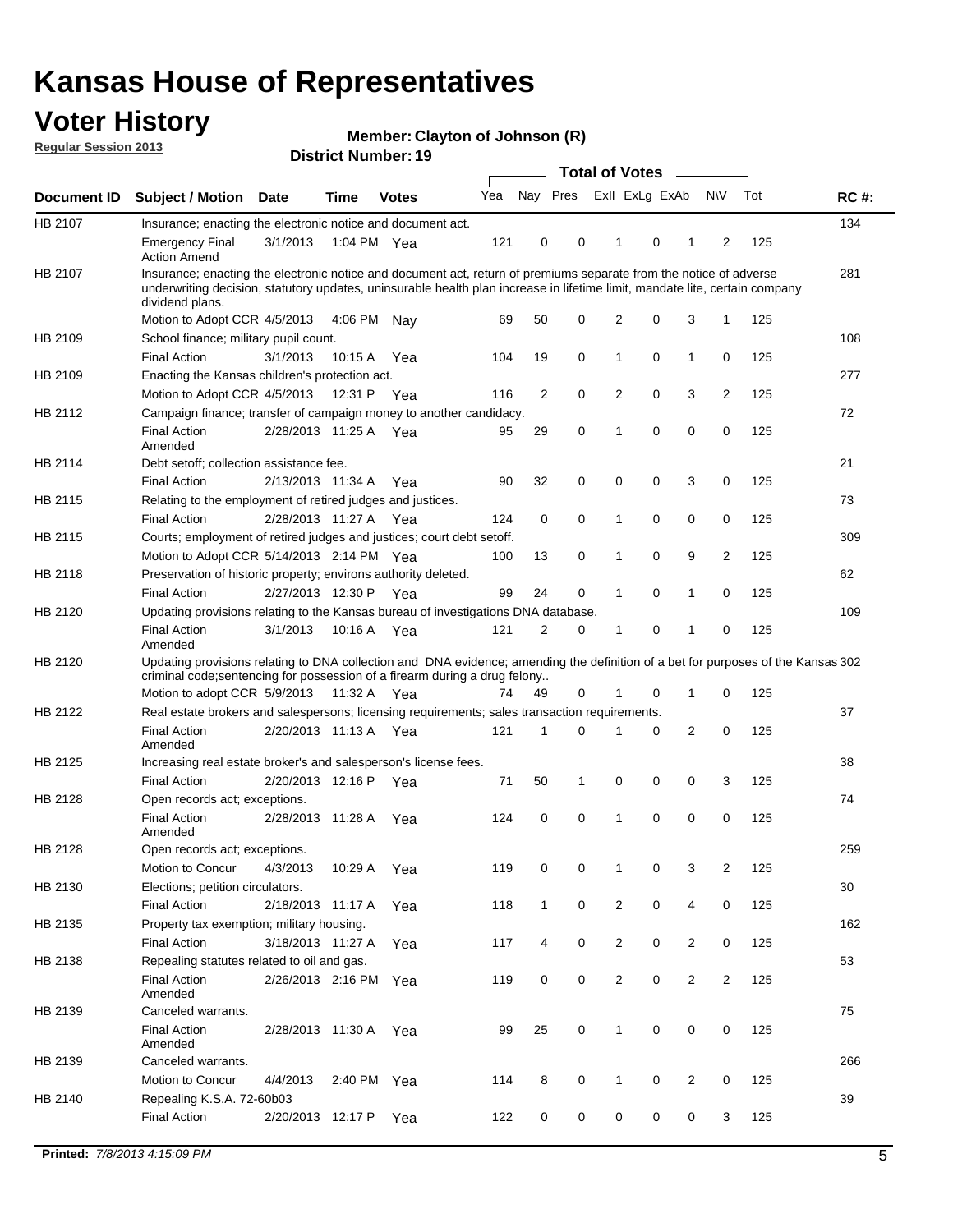## **Voter History**

**Member: Clayton of Johnson (R)** 

**Regular Session 2013**

|                |                                                                                                                                              |          |                       |              |                             |    | <b>Total of Votes</b> |              |          | $\sim$      |     |     |             |
|----------------|----------------------------------------------------------------------------------------------------------------------------------------------|----------|-----------------------|--------------|-----------------------------|----|-----------------------|--------------|----------|-------------|-----|-----|-------------|
|                | Document ID Subject / Motion Date                                                                                                            |          | Time                  | <b>Votes</b> | Yea Nay Pres ExII ExLg ExAb |    |                       |              |          |             | N\V | Tot | <b>RC#:</b> |
| HB 2141        | Repealer; elections process for certain unified school districts.                                                                            |          |                       |              |                             |    |                       |              |          |             |     |     | 24          |
|                | <b>Final Action</b>                                                                                                                          |          | 2/14/2013 11:23 A     | Yea          | 123                         | 0  | 0                     | 0            | 0        | 1           | 1   | 125 |             |
| HB 2142        | Certain educational statutes concerning USD land transfers and higher education loan and grant programs.                                     |          |                       |              |                             |    |                       |              |          |             |     |     | 40          |
|                | <b>Final Action</b>                                                                                                                          |          | 2/20/2013 12:19 P     | Yea          | 122                         | 0  | 0                     | 0            | 0        | 0           | 3   | 125 |             |
| HB 2143        | Repealing outdated provisions relating to the purchase of certain real estate by the department of corrections.                              |          |                       |              |                             |    |                       |              |          |             |     |     | 34          |
|                | <b>Final Action</b>                                                                                                                          |          | 2/20/2013 11:09 A Yea |              | 122                         | 0  | 0                     |              | 0        | 2           | 0   | 125 |             |
| HB 2144        | Repealing unnecessary statutes relating to juveniles.                                                                                        |          |                       |              |                             |    |                       |              |          |             |     |     | 76          |
|                | <b>Final Action</b>                                                                                                                          |          | 2/28/2013 11:32 A Yea |              | 124                         | 0  | 0                     |              | 0        | 0           | 0   | 125 |             |
| <b>HB 2145</b> | Repealing K.S.A. 75-5028; concerning the sale of real estate by the secretary of transportation.                                             |          |                       |              |                             |    |                       |              |          |             |     |     | 35          |
|                | <b>Final Action</b>                                                                                                                          |          | 2/20/2013 11:11 A Yea |              | 122                         | 0  | 0                     |              | 0        | 2           | 0   | 125 |             |
| HB 2146        | Repealing the cancer drug repository program K.S.A. 2012 Supp. 65-1664 through 65-1667 and amending K.S.A. 2012 Supp. 77                     |          |                       |              |                             |    |                       |              |          |             |     |     |             |
|                | 65-1636.<br><b>Final Action</b>                                                                                                              |          | 2/28/2013 11:33 A     |              | 124                         | 0  | 0                     |              | 0        | 0           | 0   | 125 |             |
|                |                                                                                                                                              |          |                       | Yea          |                             |    |                       |              |          |             |     |     |             |
| HB 2147        | Repealer; use of metric system on certain road signs and markers, moving of heavy vehicles on bridges or culverts, interstate 94<br>bridges. |          |                       |              |                             |    |                       |              |          |             |     |     |             |
|                | <b>Final Action</b>                                                                                                                          | 3/1/2013 |                       | 9:52 AM Yea  | 123                         | 0  | 0                     | 1            | 0        | 1           | 0   | 125 |             |
| HB 2148        | Repealers; postsecondary education scholarship provisions.                                                                                   |          |                       |              |                             |    |                       |              |          |             |     |     | 41          |
|                | <b>Final Action</b>                                                                                                                          |          | 2/20/2013 12:21 P Yea |              | 106                         | 16 | 0                     | 0            | 0        | 0           | 3   | 125 |             |
| HB 2149        | Repealers; postsecondary education student loans and tuition grants.                                                                         |          |                       |              |                             |    |                       |              |          |             |     |     | 42          |
|                | <b>Final Action</b>                                                                                                                          |          | 2/20/2013 12:22 P     | Yea          | 108                         | 14 | 0                     | 0            | 0        | $\Omega$    | 3   | 125 |             |
| HB 2149        | Repealing a \$500,000 transfer from highway patrol training center fund to the state general fund.                                           |          |                       |              |                             |    |                       |              |          |             |     |     | 314         |
|                | Motion to Concur                                                                                                                             |          | 5/23/2013 10:22 A Yea |              | 113                         | 0  | 0                     |              | 0        | 8           | 3   | 125 |             |
| HB 2150        | Repealers; workforce development loan program act.                                                                                           |          |                       |              |                             |    |                       |              |          |             |     |     | 78          |
|                | <b>Final Action</b>                                                                                                                          |          | 2/28/2013 11:34 A Yea |              | 94                          | 30 | 0                     | 1            | 0        | $\mathbf 0$ | 0   | 125 |             |
| HB 2150        | Senate Substitute for HB 2150 by Committee on Commerce--Concerning the Kansas employment first oversight commission.                         |          |                       |              |                             |    |                       |              |          |             |     |     | 267         |
|                | Motion to Concur                                                                                                                             | 4/4/2013 |                       | 2:44 PM Yea  | 110                         | 12 | 0                     | 1            | 0        | 2           | 0   | 125 |             |
| HB 2151        | Repealers; report on medically underserved areas of the state.                                                                               |          |                       |              |                             |    |                       |              |          |             |     |     | 63          |
|                | <b>Final Action</b>                                                                                                                          |          | 2/27/2013 12:31 P     | Yea          | 123                         | 0  | 0                     | 1            | 0        | 1           | 0   | 125 |             |
| HB 2152        | Repealer: uniform land sales practices act.                                                                                                  |          |                       |              |                             |    |                       |              |          |             |     |     | 36          |
|                | <b>Final Action</b>                                                                                                                          |          | 2/20/2013 11:12 A     | Yea          | 122                         | 0  | 0                     | 1            | 0        | 2           | 0   | 125 |             |
| HB 2153        | Unused medications act; dontating entities.                                                                                                  |          |                       |              |                             |    |                       |              |          |             |     |     | 64          |
|                | <b>Final Action</b><br>Amended                                                                                                               |          | 2/27/2013 12:33 P     | Yea          | 123                         | 0  | 0                     |              | 0        | 1           | 0   | 125 |             |
| HB 2154        | Senate Substitute for HB 2154 by Committee on Public Health and Welfare--Cosmetology; relating to licensure and renewal of 31                |          |                       |              |                             |    |                       |              |          |             |     |     |             |
|                | persons, salons and clinics.                                                                                                                 |          |                       |              |                             |    |                       |              |          |             |     |     |             |
|                | <b>Final Action</b><br>Amended                                                                                                               |          | 2/18/2013 11:19 A     | Yea          | 119                         | 0  | 0                     | 2            | 0        |             | 0   | 125 |             |
| HB 2155        | Cosmetology; relating to licensure and renewal.                                                                                              |          |                       |              |                             |    |                       |              |          |             |     |     | 32          |
|                | <b>Final Action</b>                                                                                                                          |          | 2/18/2013 11:21 A Yea |              | 119                         | 0  | 0                     | 2            | 0        | 4           | 0   | 125 |             |
|                | Amended                                                                                                                                      |          |                       |              |                             |    |                       |              |          |             |     |     |             |
| HB 2156        | Repealers; school finance; area vocational school fund; local effort as applied to U.S.D. No. 450                                            |          |                       |              |                             |    |                       |              |          |             |     |     | 43          |
|                | <b>Final Action</b>                                                                                                                          |          | 2/20/2013 12:23 P     | Yea          | 122                         | 0  | 0                     | 0            | 0        | 0           | 3   | 125 |             |
| HB 2160        | Quality care assessment on skilled nursing care facilities.                                                                                  |          |                       |              |                             |    |                       |              |          |             |     |     | 144         |
|                | <b>Final Action</b>                                                                                                                          | 3/7/2013 | 12:13 P               | Yea          | 100                         | 21 | 0                     | $\mathbf{1}$ | 0        | 3           | 0   | 125 |             |
| HB 2162        | Prohibition on use of state appropriated moneys to lobby relating to gun control at federal, state and local ogvernment level.               |          |                       |              |                             |    |                       |              |          |             |     |     | 79          |
|                | <b>Final Action</b><br>Amended                                                                                                               |          | 2/28/2013 11:36 A Yea |              | 120                         | 4  | 0                     | 1            | 0        | 0           | 0   | 125 |             |
| HB 2162        | Prohibition on use of state appropriated moneys to lobby at federal, state and local government levels relating to gun control.              |          |                       |              |                             |    |                       |              |          |             |     |     | 312         |
|                | Motion to adopt CCR 5/21/2013 2:52 PM Nay                                                                                                    |          |                       |              | 83                          | 28 | 0                     | 1            | $\Omega$ | 13          | 0   | 125 |             |
| HB 2163        | Relating to garnishment proceedings.                                                                                                         |          |                       |              |                             |    |                       |              |          |             |     |     | 80          |
|                | <b>Final Action</b>                                                                                                                          |          | 2/28/2013 11:37 A Yea |              | 124                         | 0  | 0                     | $\mathbf{1}$ | 0        | 0           | 0   | 125 |             |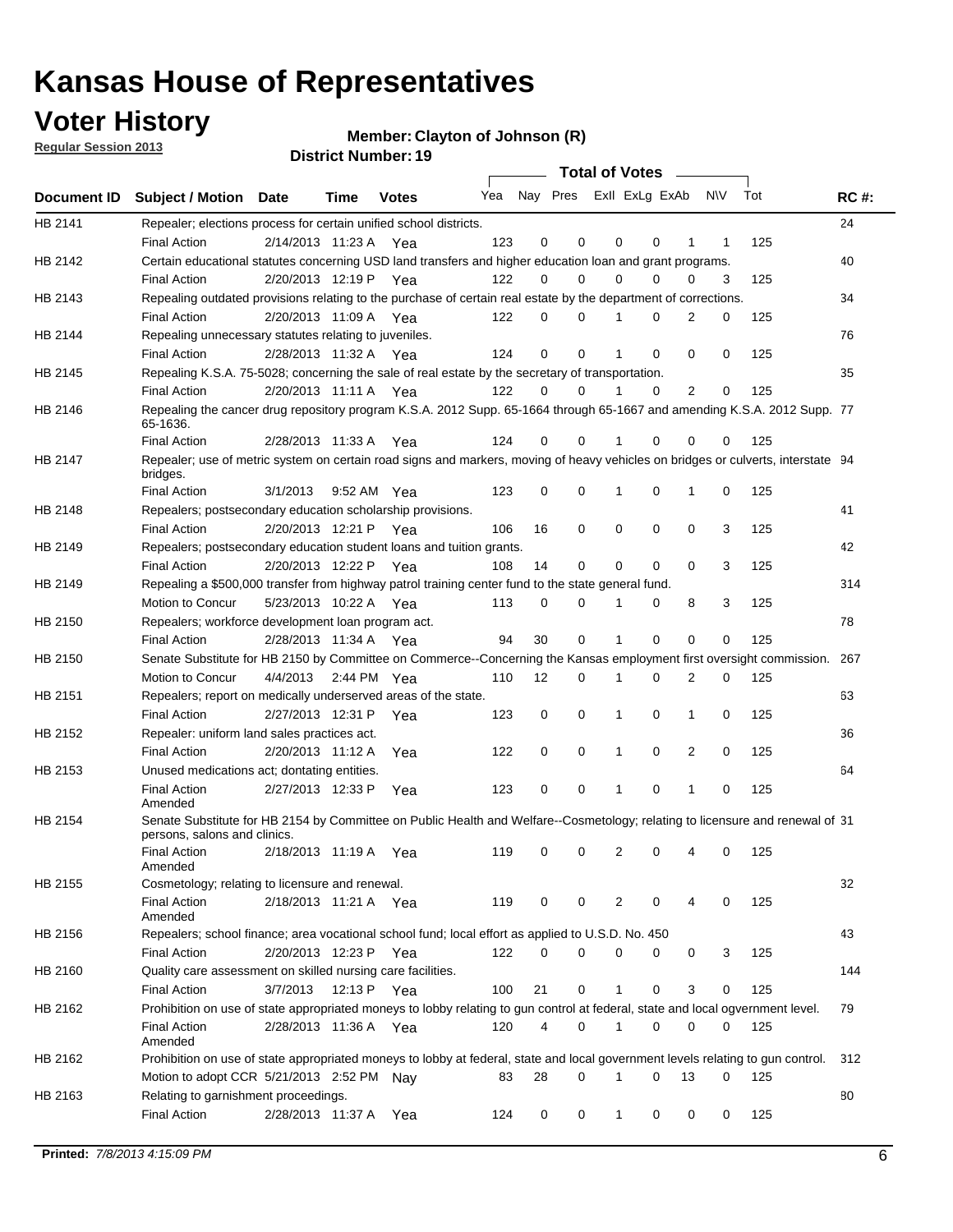## **Voter History**

**Member: Clayton of Johnson (R)** 

**Regular Session 2013**

|             |                                                                                                                                                                                                                                    |                       | PIJUIVI INUIIIVUI . TJ |              |     |          |          | <b>Total of Votes</b> |   | $\overline{\phantom{a}}$ |                |     |             |
|-------------|------------------------------------------------------------------------------------------------------------------------------------------------------------------------------------------------------------------------------------|-----------------------|------------------------|--------------|-----|----------|----------|-----------------------|---|--------------------------|----------------|-----|-------------|
| Document ID | <b>Subject / Motion Date</b>                                                                                                                                                                                                       |                       | Time                   | <b>Votes</b> | Yea | Nay Pres |          | Exll ExLg ExAb        |   |                          | <b>NV</b>      | Tot | <b>RC#:</b> |
| HB 2164     | Relating to jurors; information disqualifying prospective juror from jury service.                                                                                                                                                 |                       |                        |              |     |          |          |                       |   |                          |                |     | 47          |
|             | <b>Final Action</b><br>Amended                                                                                                                                                                                                     | 2/25/2013 12:12 P     |                        | Nav          | 75  | 45       | 0        | 0                     | 0 | 0                        | 5              | 125 |             |
| HB 2164     | Juries and grand juries.                                                                                                                                                                                                           |                       |                        |              |     |          |          |                       |   |                          |                |     | 284         |
|             | Motion to Adopt CCR 4/5/2013                                                                                                                                                                                                       |                       | 5:53 PM                | Nav          | 92  | 28       | 0        | 2                     | 0 | $\overline{2}$           | 1              | 125 |             |
| HB 2166     | Sub HB 2166 by Committee on Judiciary -- Relating to the medical assistance recovery program.                                                                                                                                      |                       |                        |              |     |          |          |                       |   |                          |                |     | 165         |
|             | Final Action Sub Bill 3/19/2013 10:34 A Yea<br>Amended                                                                                                                                                                             |                       |                        |              | 112 | 11       | $\Omega$ |                       | 0 | 1                        | 0              | 125 |             |
| HB 2167     | Establishing Native American legislative day at the capitol.                                                                                                                                                                       |                       |                        |              |     |          |          |                       |   |                          |                |     | 54          |
|             | <b>Final Action</b>                                                                                                                                                                                                                | 2/26/2013 2:17 PM Yea |                        |              | 119 | 0        | $\Omega$ | 2                     | 0 | $\overline{2}$           | 2              | 125 |             |
| HB 2167     | Senate Substitute for HB 2167 by Committee on Federal and State Affairs -- Concerning fireworks; regulations thereof.                                                                                                              |                       |                        |              |     |          |          |                       |   |                          |                |     | 261         |
|             | Motion to Concur                                                                                                                                                                                                                   | 4/4/2013              | 11:11 A Yea            |              | 100 | 23       | 0        | 1                     | 0 | 1                        | 0              | 125 |             |
| HB 2169     | Allowing for proceedings to determine final disposition of prisoner's pending probation revocations.                                                                                                                               |                       |                        |              |     |          |          |                       |   |                          |                |     | 49          |
|             | <b>Final Action</b>                                                                                                                                                                                                                | 2/26/2013 2:10 PM Yea |                        |              | 119 | 0        | 0        | 0                     | 0 | 0                        | 6              | 125 |             |
| HB 2170     | Concerning sentencing dispositions, probation and postrelease supervision.                                                                                                                                                         |                       |                        |              |     |          |          |                       |   |                          |                |     | 110         |
|             | <b>Final Action</b><br>Amended                                                                                                                                                                                                     | 3/1/2013              | 10:23 A                | Nay          | 79  | 44       | 0        | 1                     | 0 | 1                        | 0              | 125 |             |
| HB 2170     | Concerning sentencing dispositions, probation and postrelease supervision.                                                                                                                                                         |                       |                        |              |     |          |          |                       |   |                          |                |     | 256         |
|             | Motion to Concur                                                                                                                                                                                                                   | 4/1/2013              | 10:54 A                | Nay          | 75  | 44       | 0        | 1                     | 0 | $\overline{2}$           | 3              | 125 |             |
| HB 2172     | Cemeteries; cemetery corporations and cemetery merchandise.                                                                                                                                                                        |                       |                        |              |     |          |          |                       |   |                          |                |     | 81          |
|             | <b>Final Action</b><br>Amended                                                                                                                                                                                                     | 2/28/2013 11:38 A Yea |                        |              | 124 | 0        | 0        | 1                     | 0 | $\Omega$                 | 0              | 125 |             |
| HB 2176     | The Eisenhower foundation license plate.                                                                                                                                                                                           |                       |                        |              |     |          |          |                       |   |                          |                |     | 57          |
|             | <b>Final Action</b>                                                                                                                                                                                                                | 2/27/2013 12:11 P     |                        | Yea          | 112 | 11       | $\Omega$ | 0                     | 0 | 1                        | 1              | 125 |             |
| HB 2177     | Relating to motor carriers; concerning safety rules and regulations; certificates of convenience and necessity; transportation of 55<br>certain materials.                                                                         |                       |                        |              |     |          |          |                       |   |                          |                |     |             |
|             | <b>Final Action</b><br>Amended                                                                                                                                                                                                     | 2/26/2013 2:18 PM Yea |                        |              | 119 | 0        | $\Omega$ | 2                     | 0 | $\overline{2}$           | $\overline{2}$ | 125 |             |
| HB 2179     | Amending the secretary of labor's role of taking assignment of wage claims.                                                                                                                                                        |                       |                        |              |     |          |          |                       |   |                          |                |     | 111         |
|             | <b>Final Action</b><br>Amended                                                                                                                                                                                                     | 3/1/2013              | 10:24 A Yea            |              | 87  | 36       | 0        | 1                     | 0 | 1                        | 0              | 125 |             |
| HB 2181     | Authorizing licensing bodies to accept certain online distance education courses towards licensure for military service member 55<br>applicants                                                                                    |                       |                        |              |     |          |          |                       |   |                          |                |     |             |
|             | <b>Final Action</b>                                                                                                                                                                                                                | 2/27/2013 12:34 P     |                        | Yea          | 123 | 0        | 0        |                       | 0 | 1                        | 0              | 125 |             |
| HB 2182     | Relating to grand juries.                                                                                                                                                                                                          |                       |                        |              |     |          |          |                       |   |                          |                |     | 152         |
|             | <b>Final Action</b><br>Amended                                                                                                                                                                                                     | 3/13/2013 11:20 A     |                        | Yea          | 100 | 24       | 0        | 0                     | 0 | 1                        | 0              | 125 |             |
| HB 2183     | Substitute HB 2183 by Committee on Health and Human Services - - designation and control of infectious and contagious<br>diseases.                                                                                                 |                       |                        |              |     |          |          |                       |   |                          |                |     | 112         |
|             | Final Action Sub Bill 3/1/2013<br>Amended                                                                                                                                                                                          |                       | 10:26 A Yea            |              | 122 | 1        | 0        | 1                     | 0 | 1                        | 0              | 125 |             |
| HB 2183     | Substitute HB 2183 by Committee on Health and Human Services -- department of health and environment statutory duties<br>and functions, infectious and contagious diseases, laboratory services, health information technology and |                       |                        |              |     |          |          |                       |   |                          |                |     | 297         |
|             | Motion to Adopt CCR 4/5/2013                                                                                                                                                                                                       |                       | 9:37 PM Yea            |              | 120 | 0        | 0        | 2                     | 0 | 2                        | 1              | 125 |             |
| HB 2185     | Consolidation of citites and counties; dual majority vote.                                                                                                                                                                         |                       |                        |              |     |          |          |                       |   |                          |                |     | 113         |
|             | <b>Final Action</b><br>Amended                                                                                                                                                                                                     | 3/1/2013              | 10:27 A Yea            |              | 119 | 4        | 0        | 1                     | 0 | $\mathbf{1}$             | 0              | 125 |             |
| HB 2193     | Public facilities; accessiblity standards for disabled persons.                                                                                                                                                                    |                       |                        |              |     |          |          |                       |   |                          |                |     | 145         |
|             | <b>Final Action</b>                                                                                                                                                                                                                | 3/7/2013              | 12:14 P                | Yea          | 121 | 0        | 0        | 1                     | 0 | 3                        | 0              | 125 |             |
| HB 2195     | Claims against the state; 2012 Joint Committee recommendations.                                                                                                                                                                    |                       |                        |              |     |          |          |                       |   |                          |                |     | 146         |
|             | <b>Final Action</b><br>Amended                                                                                                                                                                                                     | 3/7/2013              | 12:16 P Yea            |              | 110 | 10       | 0        | 1                     | 0 | 3                        | 1              | 125 |             |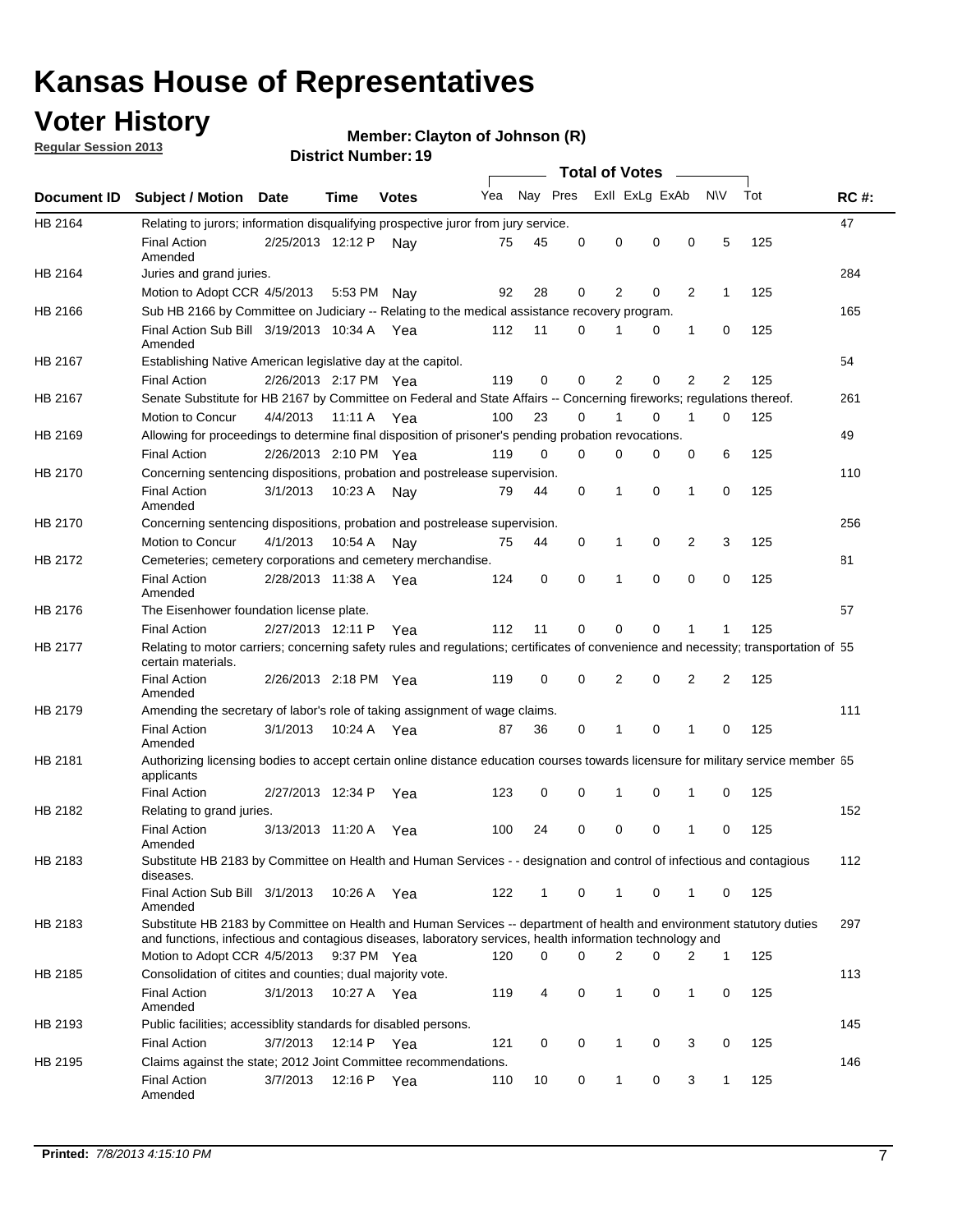## **Voter History**

**Member: Clayton of Johnson (R)** 

**Regular Session 2013**

|                |                                                                                                                                                                             |                       |             |              |     |          |   | <b>Total of Votes</b> |   |              |            |     |             |
|----------------|-----------------------------------------------------------------------------------------------------------------------------------------------------------------------------|-----------------------|-------------|--------------|-----|----------|---|-----------------------|---|--------------|------------|-----|-------------|
| Document ID    | <b>Subject / Motion Date</b>                                                                                                                                                |                       | Time        | <b>Votes</b> | Yea | Nay Pres |   | Exll ExLg ExAb        |   |              | <b>N/A</b> | Tot | <b>RC#:</b> |
| HB 2197        | Kansas state high school activities association; membership of board of directors and executive board.                                                                      |                       |             |              |     |          |   |                       |   |              |            |     | 249         |
|                | Emergency Final<br><b>Action Amend</b>                                                                                                                                      | 3/26/2013 8:46 PM Yea |             |              | 69  | 53       | 0 |                       | 0 | 2            | 0          | 125 |             |
| HB 2199        | Second amendment protection act.                                                                                                                                            |                       |             |              |     |          |   |                       |   |              |            |     | 157         |
|                | <b>Final Action</b><br>Amended                                                                                                                                              | 3/14/2013 11:34 A     |             | Nav          | 94  | 29       | 0 | 0                     | 0 | 2            | 0          | 125 |             |
| HB 2199        | Senate Substitute for HB 2199 by Committee on Federal and State Affairs--Secretary of Administration; successor; diretor of                                                 |                       |             |              |     |          |   |                       |   |              |            |     | 313         |
|                | accounts and reports; certain rules and regulations; Kansas liguor control act.                                                                                             |                       |             |              |     |          |   |                       |   |              |            |     |             |
|                | Motion to adopt CCR 5/22/2013 2:17 PM Yea                                                                                                                                   |                       |             |              | 89  | 23       | 0 | 1                     | 0 | 12           | 0          | 125 |             |
| HB 2200        | Executive chief information technology officer; office of information tehcnology services.                                                                                  |                       |             |              |     |          |   |                       |   |              |            |     | 114         |
|                | <b>Final Action</b><br>Amended                                                                                                                                              | 3/1/2013              | 10:28 A     | Yea          | 121 | 2        | 0 | 1                     | 0 | 1            | 0          | 125 |             |
| HB 2201        | Telecommunications; regulation by the state corporation commission and distributions from the Kansas universal service<br>fund.                                             |                       |             |              |     |          |   |                       |   |              |            |     | 33          |
|                | <b>Final Action</b><br>Amended                                                                                                                                              | 2/18/2013 11:24 A     |             | Yea          | 118 | 1        | 0 | 2                     | 0 | 4            | 0          | 125 |             |
| HB 2201        | Telecommunications; regulation by the state corporation commission and distributions from the Kansas universal service<br>fund.                                             |                       |             |              |     |          |   |                       |   |              |            |     | 278         |
|                | Motion to Adopt CCR 4/5/2013                                                                                                                                                |                       | 12:57 P     | Yea          | 99  | 20       | 0 | 2                     | 0 | 3            | 1          | 125 |             |
| HB 2202        | Providing automatic relief from certain motor carrier restrictions upon the governor's declaration of emergency.                                                            |                       |             |              |     |          |   |                       |   |              |            |     | 44          |
|                | <b>Final Action</b><br>Amended                                                                                                                                              | 2/20/2013 12:25 P     |             | Yea          | 122 | 0        | 0 | 0                     | 0 | 0            | 3          | 125 |             |
| HB 2203        | Relating to exercise of religion.                                                                                                                                           |                       |             |              |     |          |   |                       |   |              |            |     | 115         |
|                | <b>Final Action</b><br>Amended                                                                                                                                              | 3/1/2013              | 10:31 A     | Yea          | 109 | 14       | 0 | 1                     | 0 | 1            | 0          | 125 |             |
| HB 2203        | Relating to exercise of religion.                                                                                                                                           |                       |             |              |     |          |   |                       |   |              |            |     | 200         |
|                | Motion to Concur                                                                                                                                                            | 3/25/2013 9:41 AM     |             | Nav          | 109 | 12       | 0 | 2                     | 0 | 2            | 0          | 125 |             |
| HB 2204        | Relating to redemption of real property.                                                                                                                                    |                       |             |              |     |          |   |                       |   |              |            |     | 116         |
|                | <b>Final Action</b>                                                                                                                                                         | 3/1/2013              | 10:32 A     | Yea          | 123 | 0        | 0 | 1                     | 0 | 1            | 0          | 125 |             |
| HB 2204        | Amended<br>Extending the judicial branch surcharge for two years.                                                                                                           |                       |             |              |     |          |   |                       |   |              |            |     | 308         |
|                | Motion to adopt CCR 5/13/2013 10:38 A                                                                                                                                       |                       |             | Yea          | 121 | 1        | 0 | 0                     | 0 | 3            | 0          | 125 |             |
| HB 2205        | Adoption hearings; time and waiver of notice.                                                                                                                               |                       |             |              |     |          |   |                       |   |              |            |     | 117         |
|                | <b>Final Action</b>                                                                                                                                                         | 3/1/2013              | 10:33 A Yea |              | 123 | 0        | 0 | 1                     | 0 | 1            | 0          | 125 |             |
|                | Amended<br>Substitute HB 2207 by Committee on Agriculture and Natural Resources--Amending provisions relating to the regulation and                                         |                       |             |              |     |          |   |                       |   |              |            |     |             |
| HB 2207        | certification of animal feeding facilities.                                                                                                                                 |                       |             |              |     |          |   |                       |   |              |            |     | 56          |
|                | Final Action Sub Bill 2/26/2013 2:20 PM Yea                                                                                                                                 |                       |             |              | 119 | 0        | 0 | 2                     | 0 | 2            | 2          | 125 |             |
| <b>HB 2207</b> | Substitute HB 2207 by Committee on Agriculture and Natural Resources--Amending provisions relating to the regulation and 257<br>certification of animal feeding facilities. |                       |             |              |     |          |   |                       |   |              |            |     |             |
|                | Motion to Concur                                                                                                                                                            | 4/1/2013 2:23 PM Yea  |             |              | 119 | 0        | 0 | 1                     | 0 | 3            | 2          | 125 |             |
| HB 2209        | Amendments to the Kansas offender registration act.<br><b>Final Action</b>                                                                                                  | 2/27/2013 12:35 P Yea |             |              | 123 | 0        | 0 | $\mathbf{1}$          | 0 | $\mathbf{1}$ | 0          | 125 | 66          |
|                | Amended                                                                                                                                                                     |                       |             |              |     |          |   |                       |   |              |            |     | 132         |
| HB 2210        | Elections; change of party affiliation.<br><b>Emergency Final</b>                                                                                                           | 3/1/2013              | 1:02 PM Nay |              | 72  | 49       | 0 |                       | 0 | 1            | 2          | 125 |             |
|                | <b>Action Amend</b>                                                                                                                                                         |                       |             |              |     |          |   |                       |   |              |            |     |             |
| HB 2212        | Concerning the requirements to receiving a service grant through the veterans claims assistance program.                                                                    |                       |             |              |     |          |   |                       |   |              |            |     | 118         |
|                | Final Action                                                                                                                                                                | 3/1/2013              | 10:34 A Yea |              | 123 | 0        | 0 | $\mathbf{1}$          | 0 | 1            | 0          | 125 |             |
| HB 2213        | Member elections and retirement benefit determinations and one-time payments under KPERS act of 2015.                                                                       |                       |             |              |     |          |   |                       |   |              |            |     | 27          |
|                | <b>Final Action</b><br>Amended                                                                                                                                              | 2/15/2013 11:19 A Yea |             |              | 115 | 0        | 0 | 2                     | 2 | 3            | 3          | 125 |             |
| HB 2213        | Member elections and retirement benefit determinations and one-time payments under KPERS act of 2015.<br>Motion to adopt CCR 5/20/2013 2:11 PM Yea                          |                       |             |              | 104 | $\Omega$ | 0 | 1                     | 0 | 16           | 4          | 125 | 311         |
|                |                                                                                                                                                                             |                       |             |              |     |          |   |                       |   |              |            |     |             |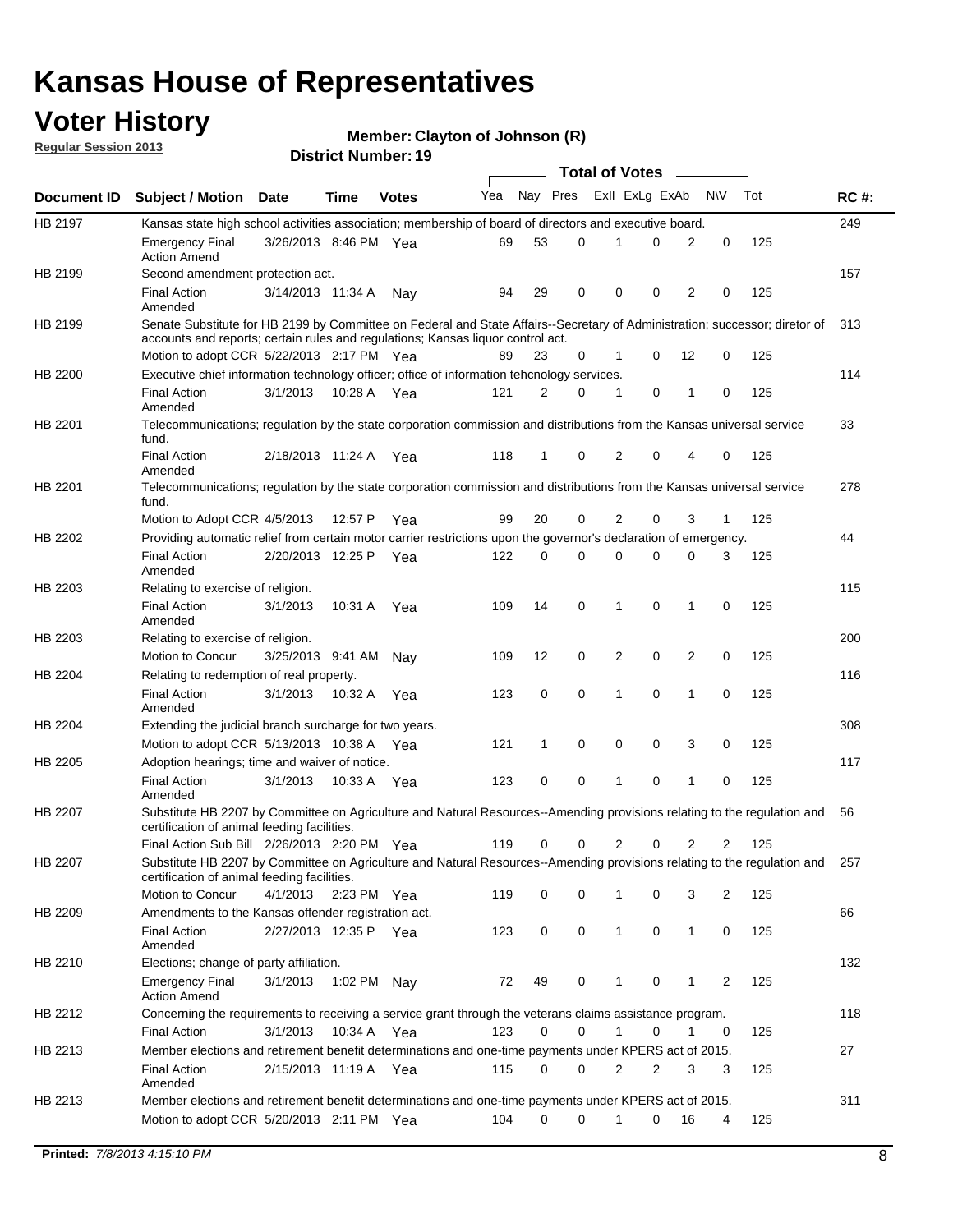## **Voter History**

**Member: Clayton of Johnson (R)** 

**Regular Session 2013**

|                    |                                                                                                                                                                                                       |                       |         | PIJUIVI I TUI IIIVUI . TJ |              |    |   | <b>Total of Votes</b> |   | $\sim$         |           |     |             |
|--------------------|-------------------------------------------------------------------------------------------------------------------------------------------------------------------------------------------------------|-----------------------|---------|---------------------------|--------------|----|---|-----------------------|---|----------------|-----------|-----|-------------|
| <b>Document ID</b> | <b>Subject / Motion Date</b>                                                                                                                                                                          |                       | Time    | <b>Votes</b>              | Yea Nay Pres |    |   | Exll ExLg ExAb        |   |                | <b>NV</b> | Tot | <b>RC#:</b> |
| HB 2216            | Repealing certain joint committees and amending related statutes; amending the joint committees on special claims against<br>the state.                                                               |                       |         |                           |              |    |   |                       |   |                |           |     | 119         |
|                    | <b>Final Action</b><br>Amended                                                                                                                                                                        | 3/1/2013              | 10:36 A | Yea                       | 91           | 32 | 0 | 1                     | 0 | 1              | 0         | 125 |             |
| HB 2216            | Repealing certain joint committees and amending related statutes; amending the joint committees on special claims against<br>the state.                                                               |                       |         |                           |              |    |   |                       |   |                |           |     | 323         |
|                    | Motion to adopt CCR 6/2/2013                                                                                                                                                                          |                       | 12:18 A | Nav                       | 81           | 28 | 0 | 1                     | 0 | 6              | 9         | 125 |             |
| HB 2217            | Creating the crime of female genital mutilation and setting the penalty.                                                                                                                              |                       |         |                           |              |    |   |                       |   |                |           |     | 120         |
|                    | <b>Final Action</b><br>Amended                                                                                                                                                                        | 3/1/2013              |         | 10:37 A Yea               | 123          | 0  | 0 | 1                     | 0 | $\mathbf{1}$   | 0         | 125 |             |
| HB 2218            | Driving under the influence of alcohol or drugs; tests; implied consent; administrative hearings.                                                                                                     |                       |         |                           |              |    |   |                       |   |                |           |     | 82          |
|                    | <b>Final Action</b>                                                                                                                                                                                   | 2/28/2013 11:40 A     |         | Yea                       | 124          | 0  | 0 |                       | 0 | 0              | 0         | 125 |             |
| HB 2218            | Driving under the influence of alcohol or drugs; boating under the influence of alcohol or drugs; tests; implied consent;<br>administrative hearings; aggravated battery DUI.                         |                       |         |                           |              |    |   |                       |   |                |           |     | 303         |
|                    | Motion to adopt CCR 5/9/2013                                                                                                                                                                          |                       | 11:46 A | Yea                       | 120          | 2  | 0 | 1                     | 0 | 1              | 1         | 125 |             |
| HB 2221            | Enacting the equal access act; school employees; professional employees organization.                                                                                                                 |                       |         |                           |              |    |   |                       |   |                |           |     | 83          |
|                    | <b>Final Action</b>                                                                                                                                                                                   | 2/28/2013 11:42 A     |         | Nav                       | 71           | 53 | 0 | 1                     | 0 | 0              | 0         | 125 |             |
| HB 2222            | School districts; bullying policies.                                                                                                                                                                  |                       |         |                           |              |    |   |                       |   |                |           |     | 141         |
|                    | <b>Emergency Final</b><br><b>Action Amend</b>                                                                                                                                                         | 3/1/2013              |         | 1:13 PM $Yea$             | 119          | 1  | 1 | 1                     | 0 | 1              | 2         | 125 |             |
| HB 2228            | Decreased employer payments to group insurance reserve fund for KPERS plan of death and long-term disability benefits<br>during fiscal years 2014 and 2015.                                           |                       |         |                           |              |    |   |                       |   |                |           |     | 28          |
|                    | <b>Final Action</b><br>Amended                                                                                                                                                                        | 2/15/2013 11:21 A     |         | Yea                       | 115          | 0  | 0 | 2                     | 2 | 3              | 3         | 125 |             |
| HB 2231            | Substitute HB 2231 by Committee on Appropriations - Appropriations for FY 2014, FY 2015, FY 2016, FY 2017 and FY 2018<br>for various state agencies; capital improvement projects.                    |                       |         |                           |              |    |   |                       |   |                |           |     | 177         |
|                    | Final Action Sub Bill 3/20/2013 10:29 A<br>Amended                                                                                                                                                    |                       |         | Nav                       | 68           | 55 | 0 |                       | 0 | 1              | 0         | 125 |             |
| HB 2234            | Contracts between the Kansas turnpike authority and the Kansas department of transportation.                                                                                                          |                       |         |                           |              |    |   |                       |   |                |           |     | 151         |
|                    | <b>Final Action</b><br>Amended                                                                                                                                                                        | 3/11/2013 11:16 A     |         | Nav                       | 81           | 41 | 0 | 0                     | 1 | $\overline{2}$ | 0         | 125 |             |
| HB 2234            | Naming the secretary of transportation as the director of operations of the Kansas turnpike authority; pertaining to certain<br>contracts between the authority and the department of transportation. |                       |         |                           |              |    |   |                       |   |                |           |     | 299         |
|                    | Motion to Adopt CCR 4/5/2013                                                                                                                                                                          |                       | 10:12 P | Nav                       | 76           | 44 | 0 | 2                     | 0 | 2              | 1         | 125 |             |
| <b>HB 2244</b>     | Taxation of watercraft.<br><b>Emergency Final</b>                                                                                                                                                     | 3/26/2013 8:49 PM Yea |         |                           | 107          | 15 | 0 | 1                     | 0 | 2              | 0         | 125 | 250         |
|                    | <b>Action Amend</b>                                                                                                                                                                                   |                       |         |                           |              |    |   |                       |   |                |           |     |             |
| HB 2249            | City annexation of fire district land; double taxation; refund.                                                                                                                                       |                       |         |                           |              |    |   |                       |   |                |           |     | 121         |
|                    | Final Action 3/1/2013 10:39 A Yea<br>Amended                                                                                                                                                          |                       |         |                           | 101          | 22 | 0 | $\mathbf{1}$          | 0 | $\mathbf{1}$   | 0         | 125 |             |
| HB 2249            | Certain property issues; fire districts; historic preservation; solid waste.                                                                                                                          |                       |         |                           |              |    |   |                       |   |                |           |     | 310         |
|                    | Motion to Adopt CCR 5/17/2013 10:25 A Yea                                                                                                                                                             |                       |         |                           | 92           | 18 | 0 | 1                     | 0 | 14             | 0         | 125 |             |
| HB 2252            | Eliminating the statute of limitations for prosecutions of rape and aggravated criminal sodomy.                                                                                                       |                       |         |                           |              |    |   |                       |   |                |           |     | 122         |
|                    | <b>Final Action</b><br>Amended                                                                                                                                                                        | 3/1/2013              |         | 10:40 A Yea               | 123          | 0  | 0 |                       | 0 | 1              | 0         | 125 |             |
| HB 2253            | Abortion; prohibiting funding for abortion services; amending late-term abortion and woman's- right-to-know statutes.                                                                                 |                       |         |                           |              |    |   |                       |   |                |           |     | 178         |
|                    | <b>Final Action</b><br>Amended                                                                                                                                                                        | 3/20/2013 10:31 A     |         | Nav                       | 92           | 31 | 0 | 1                     | 0 | 1              | 0         | 125 |             |
| HB 2253            | Abortion; prohibiting funding for abortion services; amending late-term abortion and woman's- right-to-know statutes.                                                                                 |                       |         |                           |              |    |   |                       |   |                |           |     | 301         |
|                    | Motion to Adopt CCR 4/5/2013                                                                                                                                                                          |                       | 10:34 P | Nav                       | 90           | 30 | 0 | 2                     | 0 | 2              | 1         | 125 |             |
| HB 2255            | Economic development; investments in telecommunications machinery and equipment.                                                                                                                      |                       |         |                           |              |    |   |                       |   |                |           |     | 142         |
|                    | EFA Sub Bill<br>Amended                                                                                                                                                                               | 3/1/2013              |         | 1:15 PM $Yea$             | 116          | 5  | 0 | -1                    | 0 | 1              | 2         | 125 |             |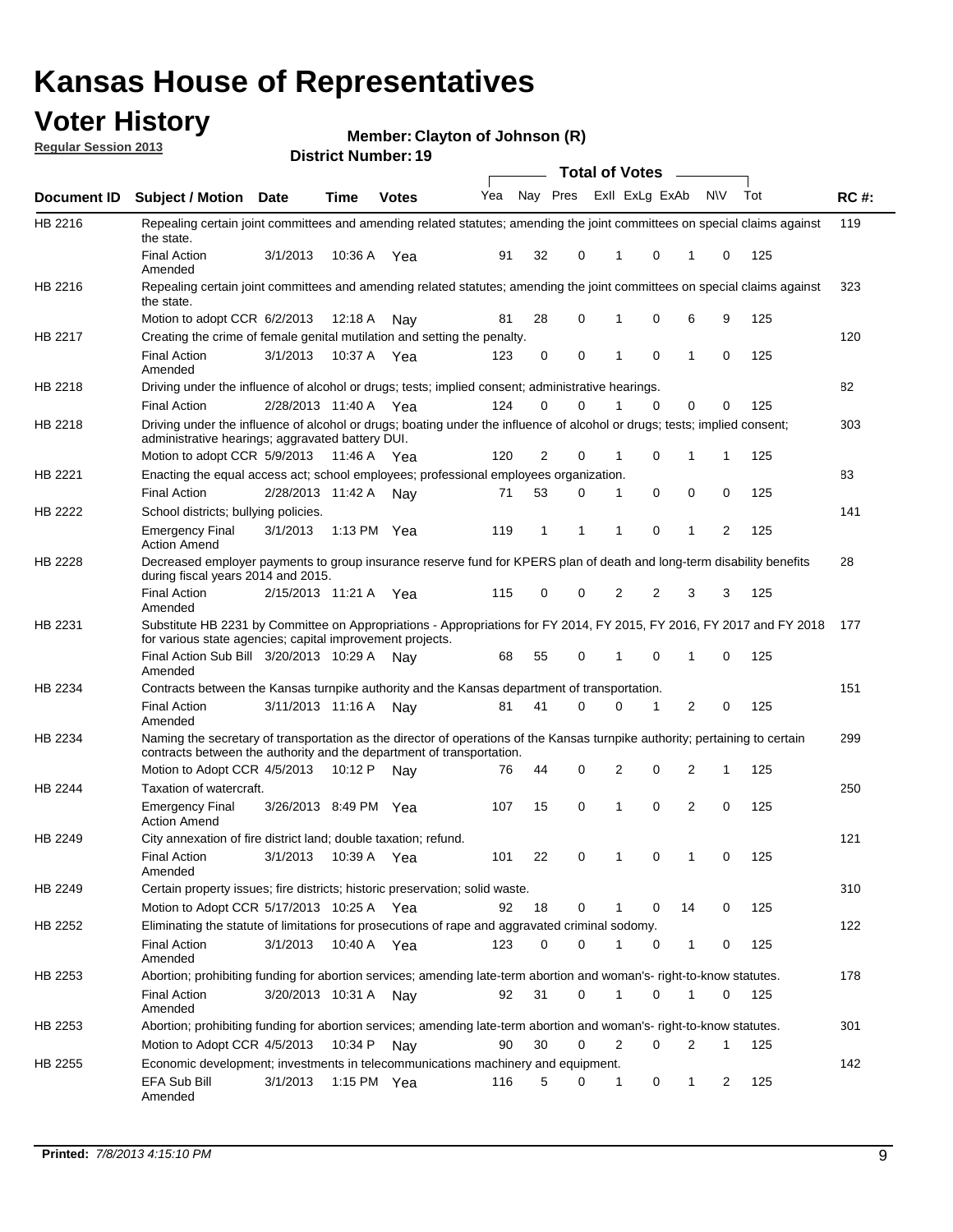## **Voter History**

**Member: Clayton of Johnson (R)** 

**Regular Session 2013**

|                    |                                                                                                                                                                                       |                       |              |              |     |              |   | <b>Total of Votes</b> |              |   |                |     |             |
|--------------------|---------------------------------------------------------------------------------------------------------------------------------------------------------------------------------------|-----------------------|--------------|--------------|-----|--------------|---|-----------------------|--------------|---|----------------|-----|-------------|
| <b>Document ID</b> | Subject / Motion Date                                                                                                                                                                 |                       | <b>Time</b>  | <b>Votes</b> | Yea | Nay Pres     |   | Exll ExLg ExAb        |              |   | <b>NV</b>      | Tot | <b>RC#:</b> |
| HB 2259            | Domestic relations; relating to dissolution of marriage;                                                                                                                              |                       |              |              |     |              |   |                       |              |   |                |     | 58          |
|                    | <b>Final Action</b>                                                                                                                                                                   | 2/27/2013 12:12 P Yea |              |              | 123 | 0            | 0 | 1                     | $\Omega$     | 1 | 0              | 125 |             |
| HB 2261            | Authorizing the expenditure of unencumbered balances held by school district; removing the cap for contingency reserve<br>fund.                                                       |                       |              |              |     |              |   |                       |              |   |                |     | 48          |
|                    | <b>Final Action</b><br>Amended                                                                                                                                                        | 2/25/2013 12:13 P     |              | Yea          | 120 | 0            | 0 | 0                     | 0            | 0 | 5              | 125 |             |
| HB 2261            | School districts; expenditure of unencumbered bala ces; removing the cap for contingency reserve fund; establishing celebrate 305<br>freedom week; bullying policies, ies.            |                       |              |              |     |              |   |                       |              |   |                |     |             |
|                    | Motion to adopt CCR 5/9/2013                                                                                                                                                          |                       | 2:25 PM Yea  |              | 119 | 1            | 0 | 1                     | 0            | 4 | 0              | 125 |             |
| HB 2262            | Substitute HB 2262 by Committee on Appropriations - Amending the percentage amount that is deposited into the oil and gas 210<br>valuation depletion trust fund from 12.41% to 8.25%. |                       |              |              |     |              |   |                       |              |   |                |     |             |
|                    | Final Action Sub Bill 3/26/2013 9:58 AM Yea                                                                                                                                           |                       |              |              | 96  | 23           | 0 |                       | 0            | 5 | 0              | 125 |             |
| HB 2267            | Income tax, credits, high performance incentive program; subtraction modifications, certain expenses related to living dinor<br>organ donations.                                      |                       |              |              |     |              |   |                       |              |   |                |     | 252         |
|                    | <b>Emergency Final</b><br><b>Action Amend</b>                                                                                                                                         | 3/26/2013 8:52 PM Yea |              |              | 106 | 16           | 0 | 1                     | 0            | 2 | 0              | 125 |             |
| HB 2269            | John Bower memorial highway.                                                                                                                                                          |                       |              |              |     |              |   |                       |              |   |                |     | 84          |
|                    | <b>Final Action</b><br>Amended                                                                                                                                                        | 2/28/2013 11:44 A     |              | Yea          | 114 | 10           | 0 | 1                     | $\mathbf 0$  | 0 | 0              | 125 |             |
| HB 2272            | Exempting IRB-purchased property from property taxatin without state ownerhsip requirement.                                                                                           |                       |              |              |     |              |   |                       |              |   |                |     | 123         |
|                    | <b>Final Action</b>                                                                                                                                                                   | 3/1/2013              | 10:41 A      | Yea          | 123 | 0            | 0 | 1                     | 0            | 1 | 0              | 125 |             |
| HB 2278            | Creating a penalty enhancement for the theft or burglary of a firearm.                                                                                                                |                       |              |              |     |              |   |                       |              |   |                |     | 135         |
|                    | <b>Emergency Final</b><br><b>Action Amend</b>                                                                                                                                         | 3/1/2013              | 1:06 PM Yea  |              | 117 | 4            | 0 | 1                     | 0            | 1 | 2              | 125 |             |
| HB 2280            | School districts; establishing celebrate freedom week and related curriculum.                                                                                                         |                       |              |              |     |              |   |                       |              |   |                |     | 140         |
|                    | <b>Emergency Final</b><br><b>Action Amend</b>                                                                                                                                         | 3/1/2013              | 1:12 PM Pres |              | 95  | 25           | 1 | 1                     | $\mathbf 0$  | 1 | $\overline{2}$ | 125 |             |
| HB 2294            | Kansas uniform securities act.                                                                                                                                                        |                       |              |              |     |              |   |                       |              |   |                |     | 124         |
|                    | <b>Final Action</b>                                                                                                                                                                   | 3/1/2013              | 10:42 A      | Yea          | 123 | 0            | 0 | 1                     | 0            | 1 | 0              | 125 |             |
| HB 2296            | Campaign finance; permitted uses of campaign funds.                                                                                                                                   |                       |              |              |     |              |   |                       |              |   |                |     | 148         |
|                    | <b>Final Action</b>                                                                                                                                                                   | 3/8/2013              | 11:12 A Yea  |              | 120 | $\mathbf{1}$ | 0 | 0                     | $\mathbf{1}$ | 2 | $\mathbf{1}$   | 125 |             |
| HB 2298            | Amending the crimes of interference with law enforcement and giving a false alarm.                                                                                                    |                       |              |              |     |              |   |                       |              |   |                |     | 136         |
|                    | <b>Emergency Final</b><br>Action                                                                                                                                                      | 3/1/2013              | 1:07 PM Yea  |              | 121 | 0            | 0 | 1                     | 0            | 1 | $\overline{2}$ | 125 |             |
| HB 2302            | Relating to drug screening, criminal history record check and fingerprinting of certain persons and employees.                                                                        |                       |              |              |     |              |   |                       |              |   |                |     | 85          |
|                    | <b>Final Action</b><br>Amended                                                                                                                                                        | 2/28/2013 11:45 A     |              | Yea          | 124 | 0            | 0 | 1                     | 0            | 0 | 0              | 125 |             |
| HB 2303            | Relating to drivier's license fees; driving under the influence equipment fund.                                                                                                       |                       |              |              |     |              |   |                       |              |   |                |     | 125         |
|                    | <b>Final Action</b><br>Amended                                                                                                                                                        | 3/1/2013              | 10:44 A      | Yea          | 113 | 10           | 0 | 1                     | 0            |   | 0              | 125 |             |
| HB 2305            | Kansas storage tank act and containment of underground storage tanks.                                                                                                                 |                       |              |              |     |              |   |                       |              |   |                |     | 126         |
|                    | <b>Final Action</b>                                                                                                                                                                   | 3/1/2013              | 10:45 A      | Yea          | 123 | 0            | 0 | 1                     | 0            | 1 | 0              | 125 |             |
| HB 2305            | Kansas storage tank act and containment of underground storage tanks.                                                                                                                 |                       |              |              |     |              |   |                       |              |   |                |     | 197         |
|                    | Motion to Concur                                                                                                                                                                      | 3/22/2013 11:36 A     |              | Yea          | 119 | 0            | 0 | 2                     | 0            | 3 | $\mathbf{1}$   | 125 |             |
| HB 2311            | Increasing delinquent registration fees.                                                                                                                                              |                       |              |              |     |              |   |                       |              |   |                |     | 127         |
|                    | <b>Final Action</b>                                                                                                                                                                   | 3/1/2013              | 10:50 A      | Nay          | 24  | 99           | 0 | 1                     | 0            | 1 | 0              | 125 |             |
| HB 2312            | Kansas uninsurable health insurance plan; increase in life time limit.                                                                                                                |                       |              |              |     |              |   |                       |              |   |                |     | 95          |
|                    | <b>Final Action</b>                                                                                                                                                                   | 3/1/2013              | 9:53 AM Yea  |              | 123 | 0            | 0 | $\mathbf{1}$          | 0            | 1 | 0              | 125 |             |
| HB 2318            | Authorizing use of motorcycle headlamp modulation systems and side lamps.                                                                                                             |                       |              |              |     |              |   |                       |              |   |                |     | 128         |
|                    | <b>Final Action</b><br>Amended                                                                                                                                                        | 3/1/2013              | 10:52 A      | Yea          | 123 | 0            | 0 | 1                     | 0            | 1 | 0              | 125 |             |
| HB 2318            | Authorizing use of motorcycle headlamp modulation systems and side lamps.<br>Motion to Concur                                                                                         | 3/25/2013 9:44 AM Yea |              |              | 121 | 0            | 0 | $\overline{a}$        | 0            | 2 | 0              | 125 | 201         |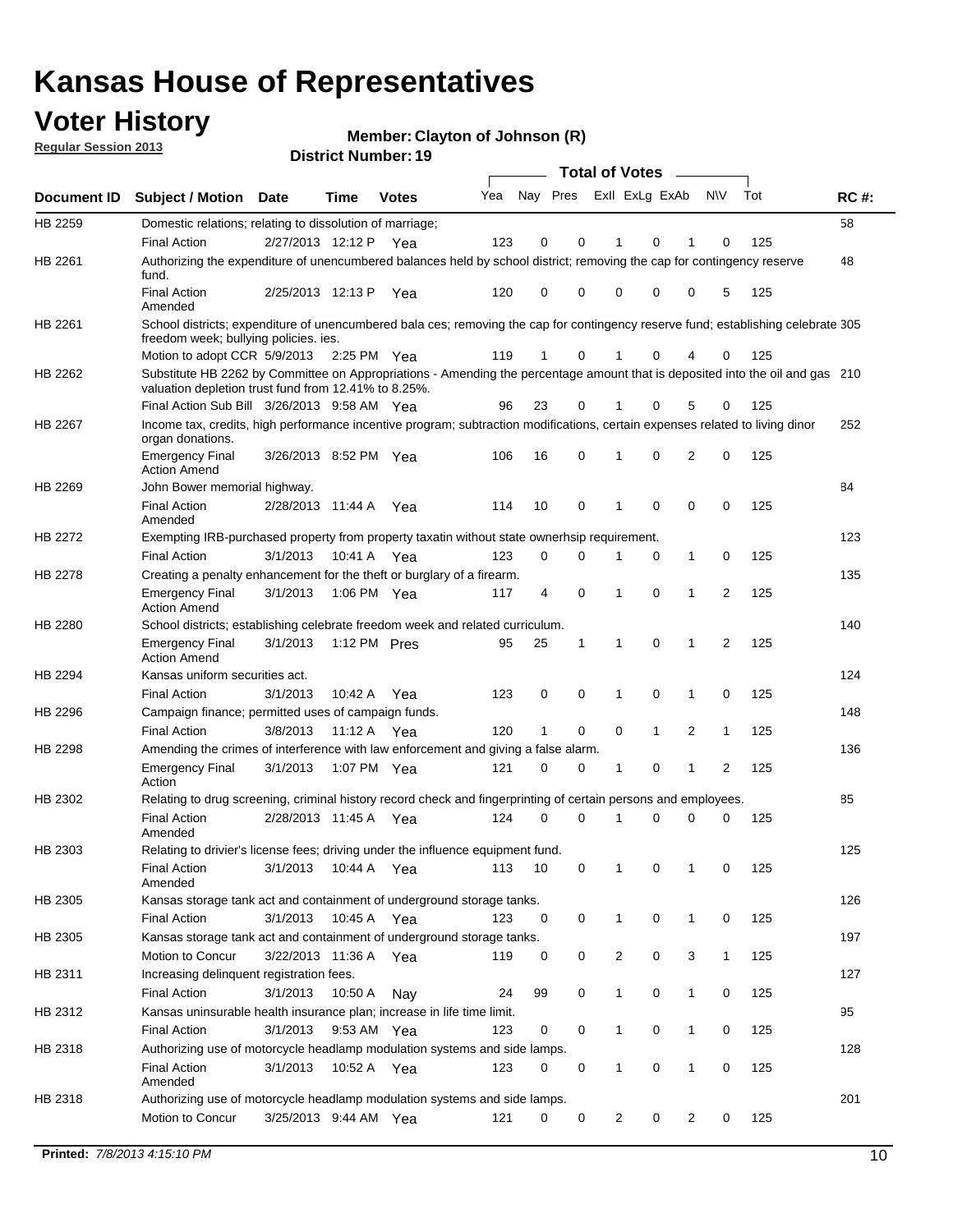## **Voter History**

**Regular Session 2013**

#### **Member: Clayton of Johnson (R)**

|             |                                                                                                                                                                                             |                       |             | DISTILITY MUTTING 19 |     |                | Total of Votes _____ |                |             |                |                |     |             |
|-------------|---------------------------------------------------------------------------------------------------------------------------------------------------------------------------------------------|-----------------------|-------------|----------------------|-----|----------------|----------------------|----------------|-------------|----------------|----------------|-----|-------------|
| Document ID | <b>Subject / Motion Date</b>                                                                                                                                                                |                       | Time        | <b>Votes</b>         | Yea | Nay Pres       |                      | Exll ExLg ExAb |             |                | <b>NV</b>      | Tot | <b>RC#:</b> |
| HB 2319     | Creating the coalition of innovative districts act.                                                                                                                                         |                       |             |                      |     |                |                      |                |             |                |                |     | 149         |
|             | <b>Final Action</b><br>Amended                                                                                                                                                              | 3/8/2013              | 11:17 A Nav |                      | 74  | 47             | 0                    | 0              | $\mathbf 1$ | 3              | 0              | 125 |             |
| HB 2319     | Creating the coalition of innovative districts act.                                                                                                                                         |                       |             |                      |     |                |                      |                |             |                |                |     | 279         |
|             | Motion to Adopt CCR 4/5/2013                                                                                                                                                                |                       | 1:03 PM Nay |                      | 71  | 47             | 0                    | 2              | 0           | 3              | $\overline{2}$ | 125 |             |
| HB 2322     | Relating to the division of health of the department of health and environment.                                                                                                             |                       |             |                      |     |                |                      |                |             |                |                |     | 86          |
|             | <b>Final Action</b><br>Amended                                                                                                                                                              | 2/28/2013 11:46 A Yea |             |                      | 118 | 6              | 0                    | $\mathbf 1$    | 0           | 0              | 0              | 125 |             |
| HB 2326     | VoIP and IP enabled services.                                                                                                                                                               |                       |             |                      |     |                |                      |                |             |                |                |     | 129         |
|             | <b>Final Action</b><br>Amended                                                                                                                                                              | 3/1/2013              | 10:53 A     | Yea                  | 123 | 0              | $\mathbf 0$          | 1              | 0           | 1              | 0              | 125 |             |
| HB 2338     | Courts; docket fees.                                                                                                                                                                        |                       |             |                      |     |                |                      |                |             |                |                |     | 211         |
|             | <b>Final Action</b><br>Amended                                                                                                                                                              | 3/26/2013 10:00 A     |             | Nay                  | 67  | 52             | 0                    | $\mathbf{1}$   | 0           | 5              | 0              | 125 |             |
| HB 2339     | Allowing insurers to return premiums to a policyholder separate from the notice of an adverse underwriting decision.                                                                        |                       |             |                      |     |                |                      |                |             |                |                |     | 67          |
|             | <b>Final Action</b>                                                                                                                                                                         | 2/28/2013 11:16 A Yea |             |                      | 124 | 0              | 0                    | 1              | 0           | 0              | 0              | 125 |             |
| HB 2339     | Combining life insurance with certain additional health related riders, insurance agents-lines of insurance, health insurance for 287<br>certain firefighters and law enforcement officers. |                       |             |                      |     |                |                      |                |             |                |                |     |             |
|             | Motion to Adopt CCR 4/5/2013 7:15 PM Yea                                                                                                                                                    |                       |             |                      | 116 | 4              | 0                    | 2              | 0           | 2              | 1              | 125 |             |
| HB 2343     | Relating to the secretary of health and environment; office of laboratory services.                                                                                                         |                       |             |                      |     |                |                      |                |             |                |                |     | 130         |
|             | <b>Final Action</b>                                                                                                                                                                         | 3/1/2013              | 10.54 A     | Yea                  | 89  | 34             | 0                    | $\mathbf{1}$   | 0           | 1              | 0              | 125 |             |
| HB 2349     | School districts; audit by legislative post audit committee.                                                                                                                                |                       |             |                      |     |                |                      |                |             |                |                |     | 87          |
|             | <b>Final Action</b><br>Amended                                                                                                                                                              | 2/28/2013 11:48 A Yea |             |                      | 120 | 4              | $\mathbf 0$          | 1              | $\Omega$    | 0              | 0              | 125 |             |
| HB 2349     | School districts; audit by legislative post audit committee.                                                                                                                                |                       |             |                      |     |                |                      |                |             |                |                |     | 291         |
|             | Motion to Concur                                                                                                                                                                            | 4/5/2013              | 7:55 PM Yea |                      | 118 | $\overline{2}$ | 0                    | 2              | 0           | 2              | 1              | 125 |             |
| HB 2352     | Maximum benefits increased for certain members of the Kansas police and firemen's retirement system.                                                                                        |                       |             |                      |     |                |                      |                |             |                |                |     | 88          |
|             | <b>Final Action</b>                                                                                                                                                                         | 2/28/2013 11:49 A Yea |             |                      | 124 | 0              | 0                    | 1              | 0           | 0              | 0              | 125 |             |
| HB 2353     | Adding certain controlled substances as schedule I drugs.                                                                                                                                   |                       |             |                      |     |                |                      |                |             |                |                |     | 138         |
|             | <b>Emergency Final</b><br>Action                                                                                                                                                            | 3/1/2013              | 1:09 PM Yea |                      | 121 | 0              | $\mathbf 0$          | $\mathbf{1}$   | 0           | 1              | 2              | 125 |             |
| HB 2357     | 242nd engineer company ae" KS army national guard ae" membrial highway.                                                                                                                     |                       |             |                      |     |                |                      |                |             |                |                |     | 96          |
|             | <b>Final Action</b>                                                                                                                                                                         | 3/1/2013              | 9:54 AM Yea |                      | 123 | 0              | 0                    | $\mathbf{1}$   | 0           | 1              | 0              | 125 |             |
| HB 2357     | 242nd engineer company-KS army national guard- highway.                                                                                                                                     |                       |             |                      |     |                |                      |                |             |                |                |     | 202         |
|             | Motion to Concur                                                                                                                                                                            | 3/25/2013 9:47 AM Yea |             |                      | 121 | $\mathbf 0$    | $\mathbf 0$          | 2              | 0           | $\overline{2}$ | 0              | 125 |             |
| HB 2363     | Exempting certain aggregate mining operations from department of health and environment regulations.                                                                                        |                       |             |                      |     |                |                      |                |             |                |                |     | 131         |
|             | Final Action 3/1/2013 10:56 A Yea<br>Amended                                                                                                                                                |                       |             |                      |     | 123 0 0 1 0 1  |                      |                |             |                | $\overline{0}$ | 125 |             |
| HB 2363     | Water; wastewater regulations for sand and gravel; streams, dams and water obstructions.                                                                                                    |                       |             |                      |     |                |                      |                |             |                |                |     | 280         |
|             | Motion to Adopt CCR 4/5/2013                                                                                                                                                                |                       | 1:10 PM Yea |                      | 119 | $\mathbf 0$    | 0                    | 2              | 0           | 3              | 1              | 125 |             |
| HB 2368     | Relating to the governor's mental health services planning council.                                                                                                                         |                       |             |                      |     |                |                      |                |             |                |                |     | 137         |
|             | <b>Emergency Final</b><br><b>Action Amend</b>                                                                                                                                               | 3/1/2013              | 1:08 PM Yea |                      | 121 | 0              | 0                    | $\mathbf{1}$   | 0           | $\mathbf{1}$   | $\overline{2}$ | 125 |             |
| HB 2377     | Relating to court fees and costs; judicial branch surcharge fund.                                                                                                                           |                       |             |                      |     |                |                      |                |             |                |                |     | 212         |
|             | <b>Final Action</b>                                                                                                                                                                         | 3/26/2013 10:01 A Yea |             |                      | 118 |                | 0                    |                | 0           | 5              | 0              | 125 |             |
| HB 2378     | Sales tax exemption for sales of certain machinery and equipment used for surface mining activities.                                                                                        |                       |             |                      |     |                |                      |                |             |                |                |     | 251         |
|             | <b>Emergency Final</b><br><b>Action Amend</b>                                                                                                                                               | 3/26/2013 8:51 PM Yea |             |                      | 104 | 18             | 0                    | 1              | 0           | 2              | 0              | 125 |             |
| HB 2381     | Election campaign finance; removing certain limitations to contributions made during legislative sessions.                                                                                  |                       |             |                      |     |                |                      |                |             |                |                |     | 198         |
|             | <b>Final Action</b>                                                                                                                                                                         | 3/25/2013 9:30 AM Yea |             |                      | 100 | 21             | 0                    | 2              | 0           | 2              | 0              | 125 |             |
|             | Amended                                                                                                                                                                                     |                       |             |                      |     |                |                      |                |             |                |                |     |             |
| HB 2387     | Clarifying that felony murder is not a lesser included offense of capital murder.                                                                                                           |                       |             |                      |     |                |                      |                |             |                |                |     | 213         |
|             | <b>Final Action</b>                                                                                                                                                                         | 3/26/2013 10:02 A Yea |             |                      | 117 | 2              | 0                    | $\mathbf{1}$   | 0           | 5              | 0              | 125 |             |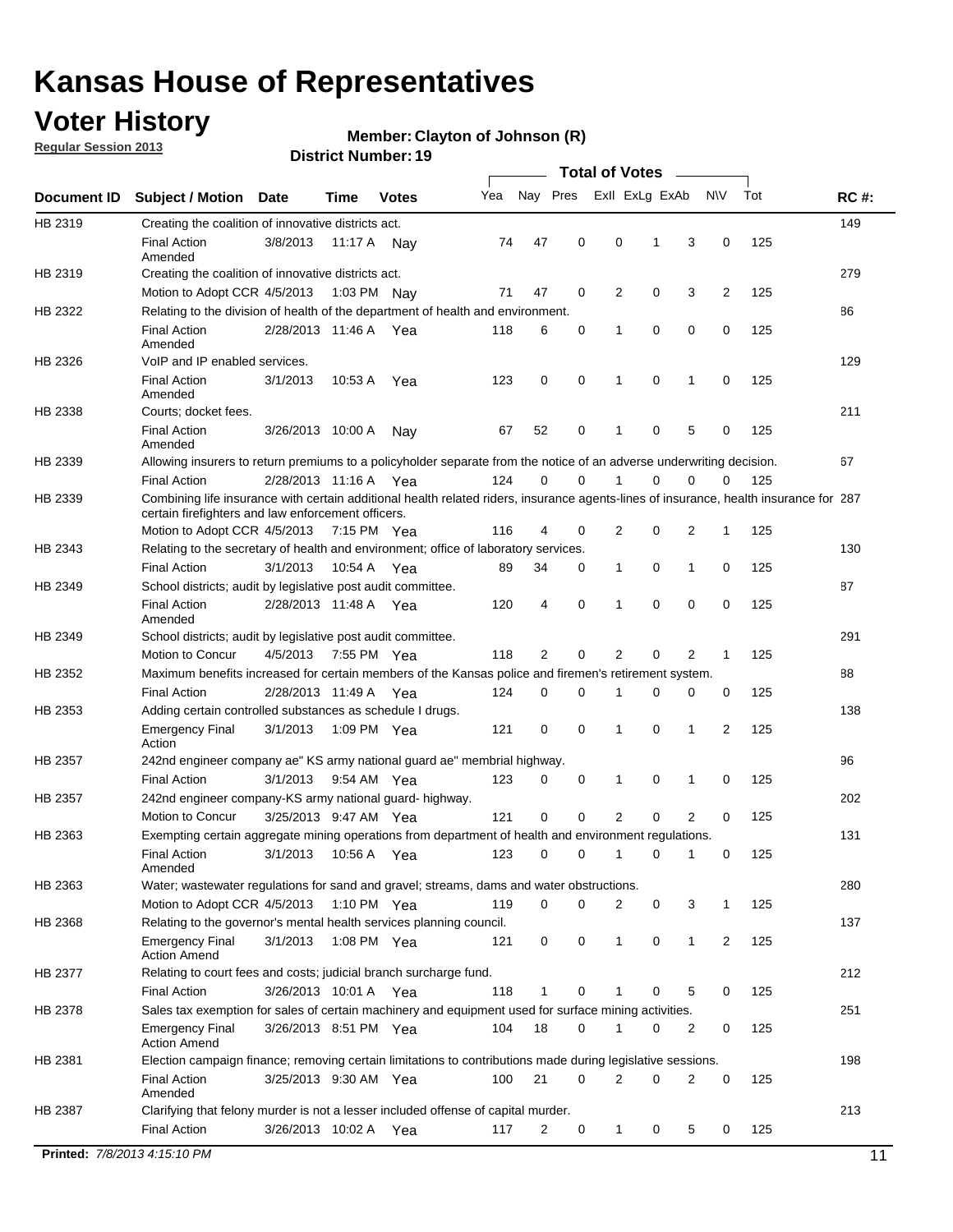## **Voter History**

**Member: Clayton of Johnson (R)** 

**Regular Session 2013**

|                 |                                                                                                                                                                                                                                                  |                       |         |              |     |              |   | <b>Total of Votes</b> |   |   |              |     |             |
|-----------------|--------------------------------------------------------------------------------------------------------------------------------------------------------------------------------------------------------------------------------------------------|-----------------------|---------|--------------|-----|--------------|---|-----------------------|---|---|--------------|-----|-------------|
| Document ID     | <b>Subject / Motion</b>                                                                                                                                                                                                                          | <b>Date</b>           | Time    | <b>Votes</b> | Yea | Nay Pres     |   | Exll ExLg ExAb        |   |   | <b>NV</b>    | Tot | <b>RC#:</b> |
| HB 2389         | Capital murder; notice of intent to seek the death penalty.                                                                                                                                                                                      |                       |         |              |     |              |   |                       |   |   |              |     | 214         |
|                 | <b>Final Action</b>                                                                                                                                                                                                                              | 3/26/2013 10:03 A     |         | Yea          | 118 | 1            | 0 | 1                     | 0 | 5 | 0            | 125 |             |
| HB 2391         | School finance; amount of tax levy authorized to finance ancillary school facilities.                                                                                                                                                            |                       |         |              |     |              |   |                       |   |   |              |     | 237         |
|                 | <b>Emergency Final</b><br><b>Action Amend</b>                                                                                                                                                                                                    | 3/26/2013 8:30 PM Yea |         |              | 64  | 57           | 0 | $\mathbf{1}$          | 0 | 2 | 1            | 125 |             |
| HB 2391         | Senate Substitute for HB 2391 by Committee on Ways and Means - Creating the joint committee on uniform educational<br>standards oversight.                                                                                                       |                       |         |              |     |              |   |                       |   |   |              |     | 321         |
|                 | Sub Motion to Concur 6/1/2013                                                                                                                                                                                                                    |                       | 10:06 P | Nav          | 55  | 58           | 0 | 0                     | 0 | 6 | 6            | 125 |             |
| HB 2396         | Allowing the secretary of administration to identify state owned real property as surplus property and establishing an appeals 253<br>process of such identification; also amending procedures for the disposition of state surplus real estate. |                       |         |              |     |              |   |                       |   |   |              |     |             |
|                 | <b>Emergency Final</b><br><b>Action Amend</b>                                                                                                                                                                                                    | 3/26/2013 8:53 PM Yea |         |              | 122 | 0            | 0 | 1                     | 0 | 2 | 0            | 125 |             |
| HB 2403         | Issuing \$1,500,000,000 of pension obligation bonds to finance a portion of the unfunded actuarial liability of KPERS.                                                                                                                           |                       |         |              |     |              |   |                       |   |   |              |     | 236         |
|                 | <b>Final Action</b><br>Amended                                                                                                                                                                                                                   | 3/26/2013 8:29 PM Yea |         |              | 73  | 49           | 0 | 1                     | 0 | 2 | 0            | 125 |             |
| <b>HCR 5014</b> | Urging approval of the Presidential Permit application allowing the construction and operation of the TransCanada Keystone<br>XL Pipeline.                                                                                                       |                       |         |              |     |              |   |                       |   |   |              |     | 215         |
|                 | <b>Final Action</b>                                                                                                                                                                                                                              | 3/26/2013 10:05 A     |         | Yea          | 108 | 11           | 0 |                       | 0 | 5 | 0            | 125 |             |
| HR 6004         | Rules of House of Representatives, permanent rules of the 2013-2014 biennium.                                                                                                                                                                    |                       |         |              |     |              |   |                       |   |   |              |     | 4           |
|                 | <b>Final Action</b><br>Amended                                                                                                                                                                                                                   | 1/28/2013 11:09 A     |         | Yea          | 82  | 40           | 0 | 0                     | 0 | 3 | 0            | 125 |             |
| SB 1            | Legislative Post Audit; periodic audits of the State treasurer and the pooled money investment board.                                                                                                                                            |                       |         |              |     |              |   |                       |   |   |              |     | 216         |
|                 | <b>Final Action</b><br>Amended                                                                                                                                                                                                                   | 3/26/2013 10:06 A Yea |         |              | 118 | $\mathbf{1}$ | 0 | 1                     | 0 | 5 | 0            | 125 |             |
| SB 16           | Kansas racketeer influenced and corrupt organization act, criminal street gangs.                                                                                                                                                                 |                       |         |              |     |              |   |                       |   |   |              |     | 217         |
|                 | <b>Final Action</b><br>Amended                                                                                                                                                                                                                   | 3/26/2013 10:12 A Yea |         |              | 74  | 45           | 0 | 1                     | 0 | 5 | 0            | 125 |             |
| SB 20           | Civil procedure; temporary restraining orders and poverty affidavits.                                                                                                                                                                            |                       |         |              |     |              |   |                       |   |   |              |     | 190         |
|                 | <b>Final Action</b><br>Amended                                                                                                                                                                                                                   | 3/22/2013 11:15 A     |         | Yea          | 119 | 0            | 0 | 2                     | 0 | 3 | $\mathbf{1}$ | 125 |             |
| <b>SB 20</b>    | Civil procedure; temporary restraining orders and poverty affidavits.                                                                                                                                                                            |                       |         |              |     |              |   |                       |   |   |              |     | 304         |
|                 | Motion to adopt CCR 5/9/2013 2:21 PM Yea                                                                                                                                                                                                         |                       |         |              | 119 | 1            | 0 | 1                     | 0 | 4 | 0            | 125 |             |
| SB 21           | Firearms; criminal possession of a firearm; expungement; personal and family protection act.                                                                                                                                                     |                       |         |              |     |              |   |                       |   |   |              |     | 255         |
|                 | <b>Emergency Final</b><br>Action                                                                                                                                                                                                                 | 3/26/2013 8:56 PM Yea |         |              | 119 | 3            | 0 | 1                     | 0 | 2 | 0            | 125 |             |
| SB 23           | Continuation of statewide tax levy for public schools.                                                                                                                                                                                           |                       |         |              |     |              |   |                       |   |   |              |     | 243         |
|                 | <b>Emergency Final</b><br><b>Action Amend</b>                                                                                                                                                                                                    | 3/26/2013 8:38 PM Yea |         |              | 122 | 0            | 0 | 1                     | 0 | 2 | 0            | 125 |             |
| <b>SB 23</b>    | School districts; sttewide tax levy for public schools; school finance amendments.                                                                                                                                                               |                       |         |              |     |              |   |                       |   |   |              |     | 296         |
|                 | Motion to Adopt CCR 4/5/2013 9:32 PM Yea                                                                                                                                                                                                         |                       |         |              | 119 | $\mathbf{1}$ | 0 | 2                     | 0 | 2 | 1            | 125 |             |
| <b>SB 24</b>    | Insurance - Risk-based capital requirements for property, casualty and life insurance companies.                                                                                                                                                 |                       |         |              |     |              |   |                       |   |   |              |     | 204         |
|                 | <b>Final Action</b>                                                                                                                                                                                                                              | 3/26/2013 9:50 AM Yea |         |              | 119 | 0            | 0 | 1                     | 0 | 5 | 0            | 125 |             |
| SB 25           | Insurance-Risk-based capital requirements for health organizations.                                                                                                                                                                              |                       |         |              |     |              |   |                       |   |   |              |     | 205         |
|                 | <b>Final Action</b>                                                                                                                                                                                                                              | 3/26/2013 9:51 AM Yea |         |              | 119 | 0            | 0 | 1                     | 0 | 5 | 0            | 125 |             |
| SB 27           | Eligibility of students under the military service scholarship program act.                                                                                                                                                                      |                       |         |              |     |              |   |                       |   |   |              |     | 166         |
|                 | <b>Final Action</b><br>Amended                                                                                                                                                                                                                   | 3/19/2013 10:35 A Yea |         |              | 123 | 0            | 0 |                       | 0 | 1 | 0            | 125 |             |
| SB 28           | Authorizing the division of emergency management within the adjutant general's department to accept certain real property.                                                                                                                       |                       |         |              |     |              |   |                       |   |   |              |     | 184         |
|                 | <b>Final Action</b>                                                                                                                                                                                                                              | 3/21/2013 11:22 A Yea |         |              | 121 | $\Omega$     | 0 | $\mathbf{1}$          | 0 | 3 | $\Omega$     | 125 |             |
| SB 37           | Kansas home inspectors professional competence and financial responsibility act.                                                                                                                                                                 |                       |         |              |     |              |   |                       |   |   |              |     | 218         |
|                 | <b>Final Action</b>                                                                                                                                                                                                                              | 3/26/2013 10:14 A Yea |         |              | 102 | 17           | 0 | 1                     | 0 | 5 | 0            | 125 |             |
| SB 51           | Health insurance coverage for bankers association.                                                                                                                                                                                               |                       |         |              |     |              |   |                       |   |   |              |     | 189         |
|                 | <b>Final Action</b>                                                                                                                                                                                                                              | 3/22/2013 11:14 A Yea |         |              | 119 | 0            | 0 | $\overline{2}$        | 0 | 3 | 1            | 125 |             |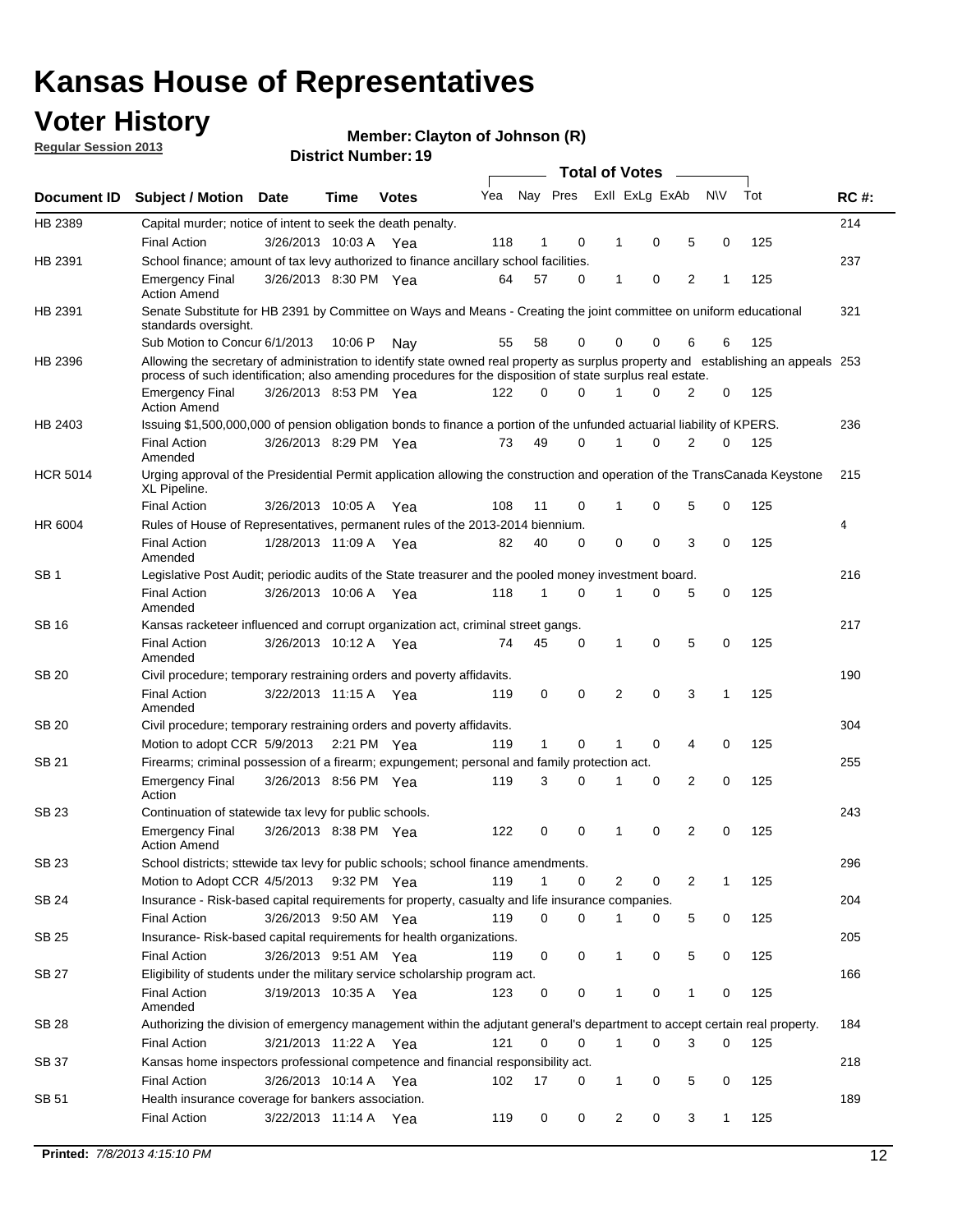## **Voter History**

**Member: Clayton of Johnson (R)** 

**Regular Session 2013**

|              |                                                                                                                                                                                                                                                                                                                                                                         |                       |              |     | <b>Total of Votes</b> |             |                |                |                |              |     |             |  |
|--------------|-------------------------------------------------------------------------------------------------------------------------------------------------------------------------------------------------------------------------------------------------------------------------------------------------------------------------------------------------------------------------|-----------------------|--------------|-----|-----------------------|-------------|----------------|----------------|----------------|--------------|-----|-------------|--|
| Document ID  | <b>Subject / Motion Date</b>                                                                                                                                                                                                                                                                                                                                            | Time                  | <b>Votes</b> | Yea | Nay Pres              |             |                | Exll ExLg ExAb |                | <b>NV</b>    | Tot | <b>RC#:</b> |  |
| SB 52        | Mortgage interest rate cap increase.                                                                                                                                                                                                                                                                                                                                    |                       |              |     |                       |             |                |                |                |              |     | 238         |  |
|              | <b>Emergency Final</b><br>Action                                                                                                                                                                                                                                                                                                                                        | 3/26/2013 8:32 PM Yea |              | 120 | 2                     | 0           |                | 0              | $\overline{2}$ | 0            | 125 |             |  |
| <b>SB 56</b> | Transferring the recognition of county fair associations from the secretary of agriculture to the board of county<br>commissioners.                                                                                                                                                                                                                                     |                       |              |     |                       |             |                |                |                |              |     | 191         |  |
|              | <b>Final Action</b><br>Amended                                                                                                                                                                                                                                                                                                                                          | 3/22/2013 11:21 A Yea |              | 119 | 0                     | 0           | 2              | 0              | 3              | 1            | 125 |             |  |
| <b>SB 57</b> | Substitute for SB 57 by Committee on Agriculture - Agriculture; powers and duties of the department of agriculture relating to<br>poultry improvement plan and domesticated deer.                                                                                                                                                                                       |                       |              |     |                       |             |                |                |                |              |     | 192         |  |
|              | Final Action Sub Bill 3/22/2013 11:24 A Yea<br>Amended                                                                                                                                                                                                                                                                                                                  |                       |              | 79  | 40                    | 0           | 2              | 0              | 3              | 1            | 125 |             |  |
| SB 57        | Substitute for SB 57 by Committee on Agriculture - Agriculture; powers and duties of the department of agriculture relating to<br>poultry improvement plan, stockyards and domesticated deer.                                                                                                                                                                           |                       |              |     |                       |             |                |                |                |              |     | 262         |  |
|              | Motion to adopt CCR 4/4/2013 2:18 PM Yea                                                                                                                                                                                                                                                                                                                                |                       |              | 80  | 42                    | 0           | 1              | 0              | 2              | 0            | 125 |             |  |
| SB 58        | Sentencing for unlawful manufacturing of controlled substances.                                                                                                                                                                                                                                                                                                         |                       |              |     |                       |             |                |                |                |              |     | 219         |  |
|              | <b>Final Action</b>                                                                                                                                                                                                                                                                                                                                                     | 3/26/2013 10:15 A     | Yea          | 119 | 0                     | $\mathbf 0$ | 1              | 0              | 5              | 0            | 125 |             |  |
| SB 59        | Attorney general; reward for information.                                                                                                                                                                                                                                                                                                                               |                       |              |     |                       |             |                |                |                |              |     | 193         |  |
|              | <b>Final Action</b>                                                                                                                                                                                                                                                                                                                                                     | 3/22/2013 11:25 A     | Yea          | 119 | 0                     | 0           | $\overline{2}$ | 0              | 3              | $\mathbf{1}$ | 125 |             |  |
| SB 62        | Making gas pipeline safety terminology consistent with federal regulations.                                                                                                                                                                                                                                                                                             |                       |              |     |                       |             |                |                |                |              |     | 163         |  |
|              | <b>Final Action</b>                                                                                                                                                                                                                                                                                                                                                     | 3/19/2013 10:32 A     | Yea          | 123 | 0                     | 0           | 1              | 0              | 1              | 0            | 125 |             |  |
| SB 63        | Elections; voting crimes, penalties and prosecution.                                                                                                                                                                                                                                                                                                                    |                       |              |     |                       |             |                |                |                |              |     | 246         |  |
|              | <b>Emergency Final</b><br><b>Action Amend</b>                                                                                                                                                                                                                                                                                                                           | 3/26/2013 8:42 PM Nav |              | 69  | 53                    | $\mathbf 0$ | 1              | 0              | $\overline{2}$ | 0            | 125 |             |  |
| SB 68        | Driver's license examinations; locations.                                                                                                                                                                                                                                                                                                                               |                       |              | 116 |                       | 0           |                | 0              | 5              |              |     | 220         |  |
| SB 69        | <b>Final Action</b>                                                                                                                                                                                                                                                                                                                                                     | 3/26/2013 10:16 A     | Yea          |     | 3                     |             | 1              |                |                | 0            | 125 | 167         |  |
|              | Motor vehicles; vehicle registration and license plates.<br><b>Final Action</b>                                                                                                                                                                                                                                                                                         | 3/19/2013 10:37 A     |              | 117 | 6                     | 0           | 1              | 0              | 1              | 0            | 125 |             |  |
| SB 74        |                                                                                                                                                                                                                                                                                                                                                                         |                       | Yea          |     |                       |             |                |                |                |              |     | 221         |  |
|              | Prison-made goods act; prohibiting prisoner production of manufactured or modular homes.<br><b>Final Action</b>                                                                                                                                                                                                                                                         | 3/26/2013 10:19 A     |              | 87  | 32                    | 0           | 1              | 0              | 5              | 0            | 125 |             |  |
| <b>SB 75</b> | Record requirements and civil penalties relating to sales of plastic bulk merchandise containers.                                                                                                                                                                                                                                                                       |                       | Nay          |     |                       |             |                |                |                |              |     | 222         |  |
|              | <b>Final Action</b>                                                                                                                                                                                                                                                                                                                                                     | 3/26/2013 10:21 A     | Yea          | 101 | 18                    | 0           | 1              | 0              | 5              | 0            | 125 |             |  |
| SB 81        | Open records; requests for criminal justice information; restriction of certain officials' information from publicly accessible                                                                                                                                                                                                                                         |                       |              |     |                       |             |                |                |                |              |     | 194         |  |
|              | records.<br><b>Final Action</b>                                                                                                                                                                                                                                                                                                                                         | 3/22/2013 11:27 A     | Yea          | 119 | 0                     | 0           | 2              | 0              | 3              | 1            | 125 |             |  |
|              | Amended                                                                                                                                                                                                                                                                                                                                                                 |                       |              |     |                       |             |                |                |                |              |     |             |  |
| SB 83        | House Substitute for SB 83 by Committee on Taxation - Income tax deductions and modifications; severance tax; sales tax;<br>delinquent tax liabilities.                                                                                                                                                                                                                 |                       |              |     |                       |             |                |                |                |              |     | 187         |  |
|              | Final Action Sub Bill 3/21/2013 11:30 A                                                                                                                                                                                                                                                                                                                                 |                       | Yea          | 96  | 25                    | 0           | 1              | 0              | 3              | 0            | 125 |             |  |
| SB 83        | House Substitute for SB 83 by Committee on Taxation--Income tax deductions and modifications; severance tax; sales tax and 260<br>compensating use tax, preseumptions relating to nexus; property tax, exemptions, new automobile manufacturinge property;<br>taxation of watercraft; leased commercial and industrial property appeals; correction of clerical errors. |                       |              |     |                       |             |                |                |                |              |     |             |  |
|              | Motion to adopt CCR 4/3/2013                                                                                                                                                                                                                                                                                                                                            | 10:35 A Yea           |              | 104 | 15                    | 0           | 1              | 0              | 3              | 2            | 125 |             |  |
| SB 84        | House Substitute for SB 84 by Committee on Taxation - Reduction to state income tax rates based on selected actual state<br>general fund receipts computations; distribution of revenues from sales and compensating use tax; reduction of<br>Final Action Sub Bill 3/21/2013 11:34 A Nay                                                                               |                       |              | 82  | 39                    | $\Omega$    | $\mathbf{1}$   | 0              | 3              | 0            | 125 | 188         |  |
|              | Amended                                                                                                                                                                                                                                                                                                                                                                 |                       |              |     |                       |             |                |                |                |              |     |             |  |
| SB 84        | House Substitute for SB 84 -- Reduction to state income tax rates based on selected actual state general fund receipts<br>computations; reduction of itemized deductions.                                                                                                                                                                                               |                       |              |     |                       |             |                |                |                |              |     | 317         |  |
|              | Motion to adopt CCR 5/28/2013 2:32 PM Nav                                                                                                                                                                                                                                                                                                                               |                       |              | 42  | 71                    | 0           | 1              | 0              | 9              | 2            | 125 |             |  |
| SB 84        | House Substitute for SB 84 -- Reduction to state income tax rates based on selected actual state general fund receipts<br>computations; reduction of itemized deductions.                                                                                                                                                                                               |                       |              |     |                       |             |                |                |                |              |     | 319         |  |
|              | Motion to adopt CCR 5/30/2013 9:14 PM Nay                                                                                                                                                                                                                                                                                                                               |                       |              | 18  | 94                    | 0           |                | 0              | 9              | 3            | 125 |             |  |
| SB 85        | Motor vehicle insurance; providing proof of insurance by cellular phone or portable electronic device.                                                                                                                                                                                                                                                                  |                       |              |     |                       |             |                |                |                |              |     | 175         |  |
|              | <b>Final Action</b>                                                                                                                                                                                                                                                                                                                                                     | 3/20/2013 10:25 A Yea |              | 123 | 0                     | 0           | 1              | 0              | 1              | 0            | 125 |             |  |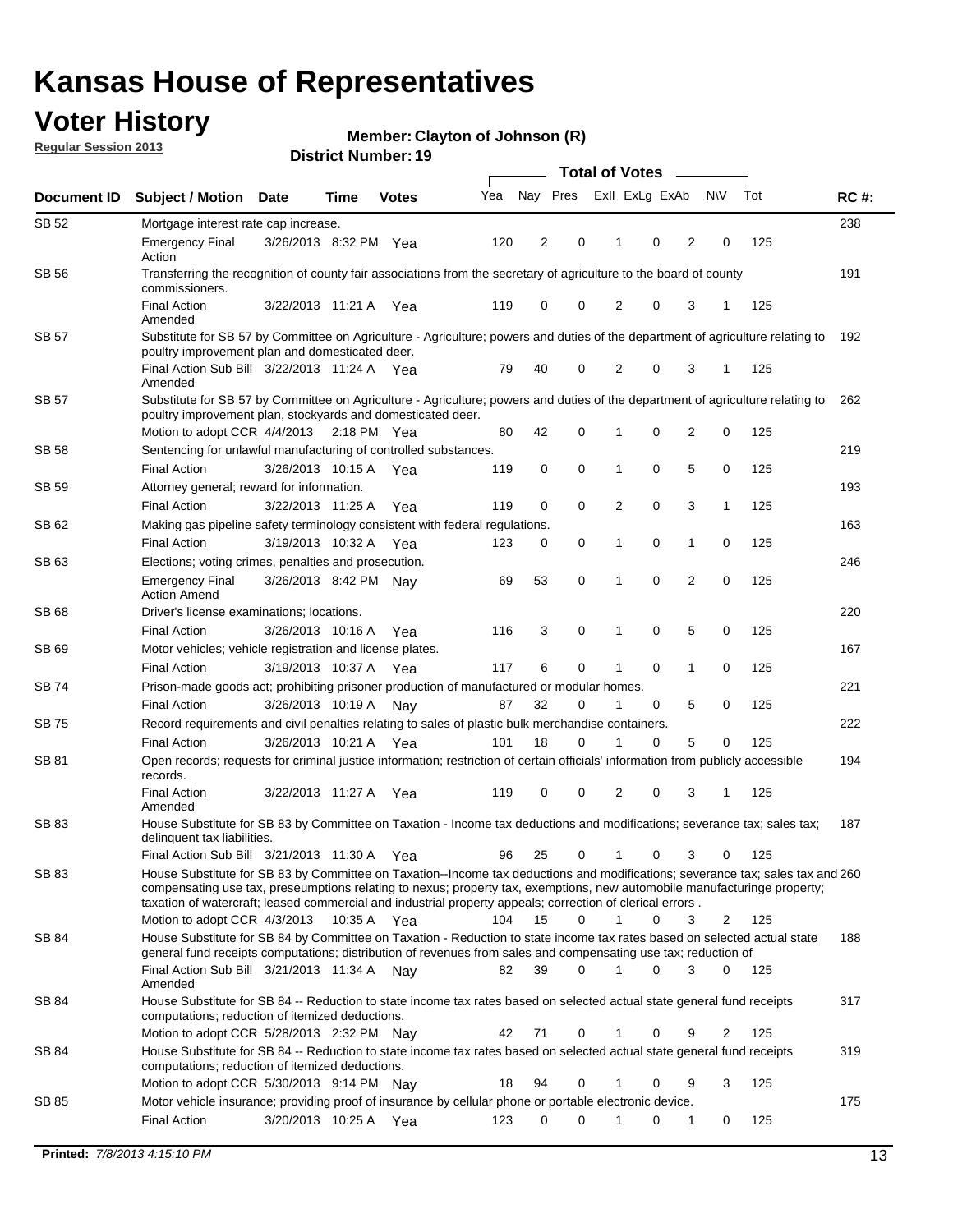## **Voter History**

**Regular Session 2013**

#### **Member: Clayton of Johnson (R)**

| Document ID   | <b>Subject / Motion Date</b>                                                                          |                       | Time    | <b>Votes</b> | Yea | Nay Pres       |              | Exll ExLg ExAb |             |     | N\V          | Tot | <b>RC#:</b> |  |  |  |  |  |  |
|---------------|-------------------------------------------------------------------------------------------------------|-----------------------|---------|--------------|-----|----------------|--------------|----------------|-------------|-----|--------------|-----|-------------|--|--|--|--|--|--|
| <b>SB 88</b>  | Increasing the children's advocacy center assessment fee.                                             |                       |         |              |     |                |              |                |             |     |              |     | 223         |  |  |  |  |  |  |
|               | <b>Final Action</b><br>Amended                                                                        | 3/26/2013 10:22 A     |         | Yea          | 118 | $\mathbf{1}$   | 0            | $\mathbf 1$    | 0           | 5   | 0            | 125 |             |  |  |  |  |  |  |
| SB 96         | Motor vehicles; counties with multiple registration facilities; additional registration fee.          |                       |         |              |     |                |              |                |             |     |              |     | 224         |  |  |  |  |  |  |
|               | <b>Final Action</b><br>Amended                                                                        | 3/26/2013 10:24 A Yea |         |              | 106 | 12             | 0            | 1              | 0           | 5   | 1            | 125 |             |  |  |  |  |  |  |
| SB 96         | Additional motor vehicle registration fees.                                                           |                       |         |              |     |                |              |                |             |     |              |     | 263         |  |  |  |  |  |  |
|               | Motion to adopt CCR 4/4/2013 2:21 PM Yea                                                              |                       |         |              | 114 | 8              | 0            | 1              | 0           | 2   | $\mathbf 0$  | 125 |             |  |  |  |  |  |  |
| SB 102        | Requiring the state treasurer to provide a list of daily deposits to the secretary of administration. |                       |         |              |     |                |              |                |             |     |              |     | 195         |  |  |  |  |  |  |
|               | <b>Final Action</b><br>Amended                                                                        | 3/22/2013 11:28 A Yea |         |              | 119 | 0              | $\mathbf 0$  | $\overline{2}$ | 0           | 3   | 1            | 125 |             |  |  |  |  |  |  |
| SB 102        | Enacting the second amendment protection act.                                                         |                       |         |              |     |                |              |                |             |     |              |     |             |  |  |  |  |  |  |
|               | Motion to Adopt CCR 4/5/2013                                                                          |                       |         | 9:20 PM Nay  | 96  | 24             | 0            | 2              | 0           | 2   | $\mathbf{1}$ | 125 |             |  |  |  |  |  |  |
| SB 111        | Establishing Native American legislative day at the capitol; awarding of high school diplomas.        |                       |         |              |     |                |              |                |             |     |              |     |             |  |  |  |  |  |  |
|               | <b>Emergency Final</b><br><b>Action Amend</b>                                                         | 3/26/2013 8:41 PM Yea |         |              | 122 | 0              | 0            | 1              | 0           | 2   | 0            | 125 |             |  |  |  |  |  |  |
| SB 113        | Credit unions; changes in certain loan limitations.                                                   |                       |         |              |     |                |              |                |             |     |              |     | 234         |  |  |  |  |  |  |
|               | <b>Emergency Final</b><br>Action                                                                      | 3/26/2013 8:25 PM Yea |         |              | 122 | 0              | 0            | 1              | 0           | 2   | 0            | 125 |             |  |  |  |  |  |  |
| SB 118        | Relating to law enforcement reporting and investigation of missing persons.                           |                       |         |              |     |                |              |                |             |     |              |     | 225         |  |  |  |  |  |  |
|               | <b>Final Action</b>                                                                                   | 3/26/2013 10:25 A Yea |         |              | 119 | 0              | 0            | 1              | 0           | 5   | 0            | 125 |             |  |  |  |  |  |  |
| SB 120        | Enacting the Kansas farmers' market promotion act.                                                    |                       |         |              |     |                |              |                |             |     |              |     | 196         |  |  |  |  |  |  |
|               | <b>Final Action</b><br>Amended                                                                        | 3/22/2013 11:31 A Yea |         |              | 68  | 51             | 0            | $\overline{2}$ | $\mathbf 0$ | 3   | 1            | 125 |             |  |  |  |  |  |  |
| SB 122        | Kansas administrative procedure act; service of order or notice.                                      |                       |         |              |     |                |              |                |             |     |              |     | 226         |  |  |  |  |  |  |
|               | <b>Final Action</b><br>Amended                                                                        | 3/26/2013 10:26 A     |         | Yea          | 119 | 0              | 0            | 1              | $\mathbf 0$ | 5   | 0            | 125 |             |  |  |  |  |  |  |
| SB 122        | Elections; unauthorized voting disclosures.                                                           |                       |         |              |     |                |              |                |             |     |              |     |             |  |  |  |  |  |  |
|               | Motion to Adopt CCR 4/5/2013                                                                          |                       | 6:23 PM | Yea          | 89  | 31             | 0            | 2              | 0           | 2   | 1            | 125 |             |  |  |  |  |  |  |
| SB 124        | Amending the Kansas restraint of trade act.                                                           |                       |         |              |     |                |              |                |             |     |              |     | 227         |  |  |  |  |  |  |
|               | <b>Final Action</b><br>Amended                                                                        | 3/26/2013 10:27 A     |         | Yea          | 116 | $\overline{2}$ | $\mathbf{1}$ | 1              | 0           | 5   | 0            | 125 |             |  |  |  |  |  |  |
| SB 124        | Amending the Kansas restraint of trade act.                                                           |                       |         |              |     |                |              |                |             | 273 |              |     |             |  |  |  |  |  |  |
|               | Motion to Adopt CCR 4/5/2013                                                                          |                       | 11:06 A | Yea          | 97  | 23             | 0            | 2              | 0           | 2   | $\mathbf{1}$ | 125 |             |  |  |  |  |  |  |
| <b>SB 128</b> | Career technical education incentive program amendments.                                              |                       |         |              |     |                |              |                |             |     |              |     | 168         |  |  |  |  |  |  |
|               | <b>Final Action</b><br>Amended                                                                        | 3/19/2013 10:39 A     |         | Yea          | 123 | 0              | 0            | 1              | 0           | 1   | 0            | 125 |             |  |  |  |  |  |  |
| <b>SB 129</b> | Bank commissioner: certain fees and hearing costs.                                                    |                       |         |              |     |                |              |                |             |     |              |     | 254         |  |  |  |  |  |  |
|               | Emergency Final<br><b>Action Amend</b>                                                                | 3/26/2013 8:55 PM Yea |         |              | 110 | 12             | 0            | 1              | 0           | 2   | 0            | 125 |             |  |  |  |  |  |  |
| SB 129        | Mortgage interest rate cap increase.                                                                  |                       |         |              |     |                |              |                |             |     |              |     | 272         |  |  |  |  |  |  |
|               | Motion to Adopt CCR 4/5/2013                                                                          |                       | 10:42 A | Yea          | 121 | 0              | 0            | 2              | 0           | 2   | 0            | 125 |             |  |  |  |  |  |  |
| SB 135        | Transferring boiler inspection duties from the department of labor to the state fire marshal.         |                       |         |              |     |                |              |                |             |     |              |     | 228         |  |  |  |  |  |  |
|               | <b>Final Action</b>                                                                                   | 3/26/2013 10:28 A Yea |         |              | 114 | 5              | 0            | 1              | 0           | 5   | 0            | 125 |             |  |  |  |  |  |  |
| SB 136        | Providing veterans designation on driver's licenses and nondriver identification cards.               |                       |         |              |     |                |              |                |             |     |              |     | 244         |  |  |  |  |  |  |
|               | <b>Emergency Final</b><br><b>Action Amend</b>                                                         | 3/26/2013 8:39 PM Yea |         |              | 119 | 3              | 0            | 1              | 0           | 2   | 0            | 125 |             |  |  |  |  |  |  |
| SB 139        | Kansas money transmitter act.                                                                         |                       |         |              |     |                |              |                |             |     |              |     | 229         |  |  |  |  |  |  |
|               | <b>Final Action</b>                                                                                   | 3/26/2013 10:30 A     |         | Yea          | 117 | 1              | 1            | 1              | 0           | 5   | 0            | 125 |             |  |  |  |  |  |  |
| SB 142        | Abortion; concerning civil actions related to abortion.                                               |                       |         |              |     |                |              |                |             |     |              |     | 241         |  |  |  |  |  |  |
|               | <b>Emergency Final</b><br>Action                                                                      | 3/26/2013 8:36 PM Nay |         |              | 89  | 33             | 0            | 1              | 0           | 2   | 0            | 125 |             |  |  |  |  |  |  |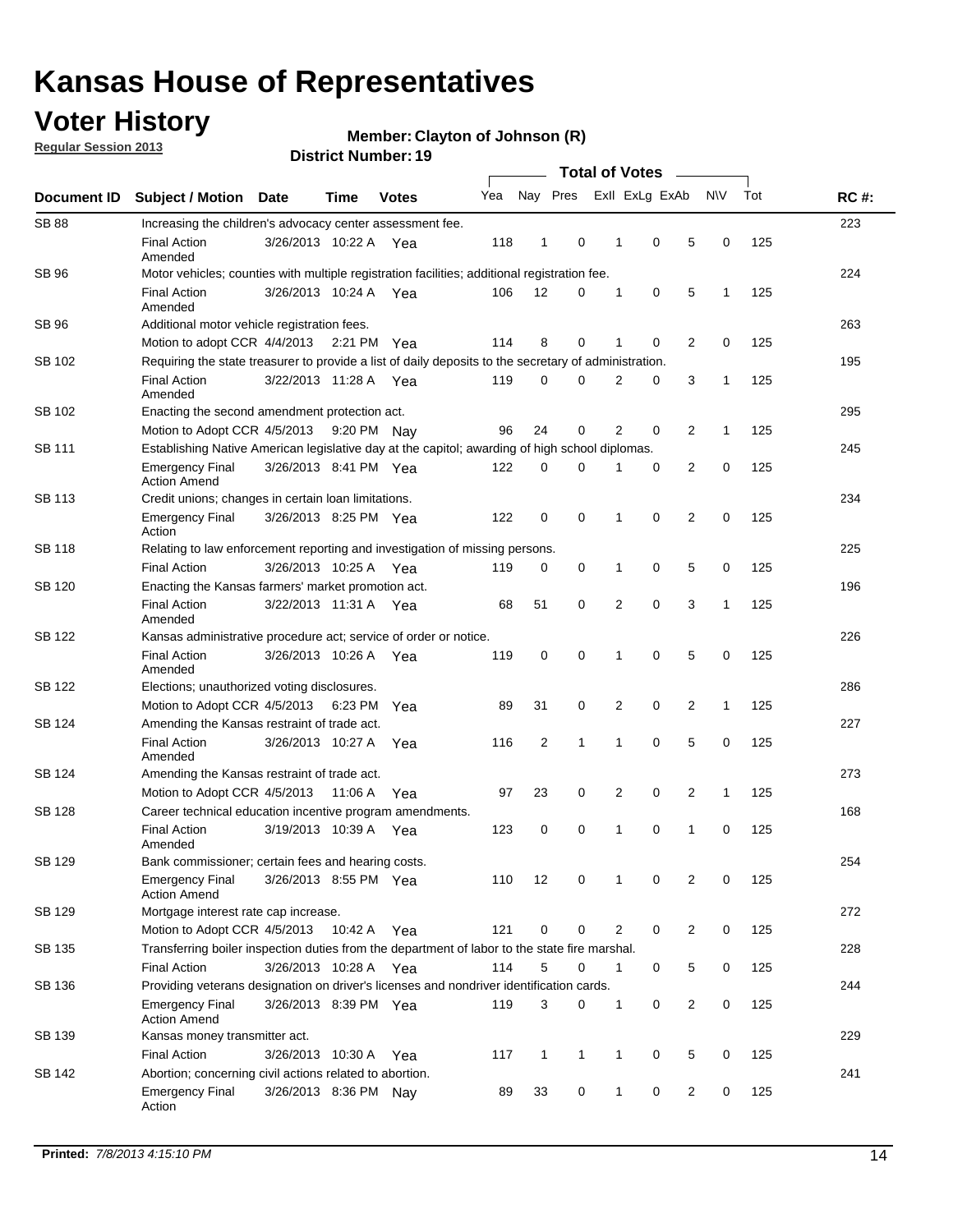## **Voter History**

**Member: Clayton of Johnson (R)** 

**Regular Session 2013**

|                 |                                                                                                                                                                                                       |                       |                       |              |     |          |             | <b>Total of Votes</b> |                |                |           |     |             |  |  |  |  |
|-----------------|-------------------------------------------------------------------------------------------------------------------------------------------------------------------------------------------------------|-----------------------|-----------------------|--------------|-----|----------|-------------|-----------------------|----------------|----------------|-----------|-----|-------------|--|--|--|--|
| Document ID     | <b>Subject / Motion</b>                                                                                                                                                                               | <b>Date</b>           | Time                  | <b>Votes</b> | Yea | Nay Pres |             |                       | Exll ExLg ExAb |                | <b>NV</b> | Tot | <b>RC#:</b> |  |  |  |  |
| SB 149          | 239<br>Drug screening for recipients of cash assistance and unemployment benefits.                                                                                                                    |                       |                       |              |     |          |             |                       |                |                |           |     |             |  |  |  |  |
|                 | <b>Emergency Final</b><br><b>Action Amend</b>                                                                                                                                                         | 3/26/2013 8:33 PM Yea |                       |              | 106 | 16       | 0           | 1                     | 0              | 2              | 0         | 125 |             |  |  |  |  |
| SB 164          | Relating to the director of vehicles regulating providers of motor vehicle functions.                                                                                                                 |                       |                       |              |     |          |             |                       |                |                |           |     | 247         |  |  |  |  |
|                 | <b>Emergency Final</b><br><b>Action Amend</b>                                                                                                                                                         | 3/26/2013 8:43 PM Yea |                       |              | 117 | 5        | 0           | 1                     | 0              | 2              | 0         | 125 |             |  |  |  |  |
| SB 164          | Relating to the director of vehicles regulating providers of motor vehicle functions.                                                                                                                 |                       |                       |              |     |          |             |                       |                |                |           |     | 268         |  |  |  |  |
|                 | Motion to adopt CCR 4/4/2013 5:32 PM Yea                                                                                                                                                              |                       |                       |              | 111 | 9        | 0           | 1                     | 0              | 2              | 2         | 125 |             |  |  |  |  |
| SB 166          | Insurers supervision, rehabilitation and liquidation act; derivatives.                                                                                                                                |                       |                       |              |     |          |             |                       |                |                |           |     | 206         |  |  |  |  |
|                 | <b>Final Action</b>                                                                                                                                                                                   | 3/26/2013 9:52 AM Yea |                       |              | 119 | 0        | $\mathbf 0$ | 1                     | 0              | 5              | 0         | 125 |             |  |  |  |  |
| SB 168          | Limiting nuisance actions against certain agricultural activities.                                                                                                                                    |                       |                       |              |     |          |             |                       |                |                |           |     | 169         |  |  |  |  |
|                 | Final Action<br>Amended                                                                                                                                                                               | 3/19/2013 10:40 A Yea |                       |              | 111 | 12       | 0           | 1                     | 0              | 1              | 0         | 125 |             |  |  |  |  |
| SB 168          | Limiting nuisance actions against certain agricultural activities.                                                                                                                                    |                       |                       |              |     |          |             |                       |                |                |           |     | 264         |  |  |  |  |
|                 | Motion to adopt CCR 4/4/2013                                                                                                                                                                          |                       | $2:30 \text{ PM}$ Yea |              | 110 | 12       | 0           | 1                     | 0              | 2              | 0         | 125 |             |  |  |  |  |
| SB 171          | School districts; amendments to Kansas uniform financial accounting and reporting act.                                                                                                                |                       |                       |              |     |          |             |                       |                |                |           |     | 248         |  |  |  |  |
|                 | <b>Emergency Final</b><br><b>Action Amend</b>                                                                                                                                                         | 3/26/2013 8:44 PM Yea |                       |              | 122 | 0        | 0           | 1                     | 0              | $\overline{2}$ | 0         | 125 |             |  |  |  |  |
| SB 171          | School districts; amendments to Kansas uniform financial accounting and reporting act.                                                                                                                |                       |                       |              |     |          |             |                       |                |                |           |     | 285         |  |  |  |  |
|                 | Motion to Adopt CCR 4/5/2013 6:19 PM Nay                                                                                                                                                              |                       |                       |              | 63  | 57       | 0           | 2                     | 0              | 2<br>125       |           |     |             |  |  |  |  |
| SB 171          | Appropriations for FY 2013, FY 2014, FY 2015, FY 2016, FY 2017 and FY 2018 for various state agencies; capital<br>improvement projects; claims against the state.                                     |                       |                       |              |     |          |             |                       |                |                |           |     | 320         |  |  |  |  |
|                 | Motion to adopt CCR 6/1/2013 4:30 PM Nay                                                                                                                                                              |                       |                       |              | 63  | 51       | 0           | 0                     | 0              | 8              | 3         | 125 |             |  |  |  |  |
| SB 187          | Establishing the workers compensation and employment security boards nominating committee; administrative law judge<br>appointment; workers compensation appeals board.                               |                       |                       |              |     |          |             |                       |                |                |           | 242 |             |  |  |  |  |
|                 | <b>Emergency Final</b><br><b>Action Amend</b>                                                                                                                                                         | 3/26/2013 8:37 PM Yea |                       |              | 88  | 34       | 0           | 1                     | 0              | 2              | 0         | 125 |             |  |  |  |  |
| SB 187          | Amending workers compensation law provisions; establishing the workers compensation and employment security boards<br>nominating committee; notice requirements; workplace health and safety program. |                       |                       |              |     |          |             |                       |                |                |           |     | 274         |  |  |  |  |
|                 | Motion to Adopt CCR 4/5/2013 11:26 A Yea                                                                                                                                                              |                       |                       |              | 89  | 31       | 0           | 2                     | 0              | 3              | 0         | 125 |             |  |  |  |  |
| SB 199          | University of Kansas medical center; midwest center for stem cell therapy.                                                                                                                            |                       |                       |              |     |          |             |                       |                |                |           |     | 235         |  |  |  |  |
|                 | <b>Emergency Final</b><br><b>Action Amend</b>                                                                                                                                                         | 3/26/2013 8:26 PM Nay |                       |              | 90  | 32       | 0           | 1                     | 0              | 2              | 0         | 125 |             |  |  |  |  |
| SB 199          | Health care; stem cell therapy and unused medications.                                                                                                                                                |                       |                       |              |     |          |             |                       |                |                |           |     | 290         |  |  |  |  |
|                 | Motion to Adopt CCR 4/5/2013                                                                                                                                                                          |                       | 7:52 PM Nay           |              | 90  | 30       | 0           | 2                     | 0              | $\overline{2}$ |           | 125 |             |  |  |  |  |
| SB 216          | Allowing a public building commission to acquire land for a municipal university similar to what such commission is currently<br>allowed to do for any state university.                              |                       |                       |              |     |          |             |                       |                |                |           |     | 185         |  |  |  |  |
|                 | <b>Final Action</b>                                                                                                                                                                                   | 3/21/2013 11:23 A     |                       | - Yea        | 121 | 0        | 0           | 1                     | 0              | 3              | 0         | 125 |             |  |  |  |  |
| SB 246          | Reconciling amendments to certain statutes.                                                                                                                                                           |                       |                       |              |     |          |             |                       |                |                |           |     | 315         |  |  |  |  |
|                 | <b>Emergency Final</b><br>Action                                                                                                                                                                      | 5/23/2013 2:14 PM Yea |                       |              | 111 | 0        | 0           | 1                     | 0              | 8              | 5         | 125 |             |  |  |  |  |
| <b>SCR 1604</b> | Joint rules for the Senate and House of Representatives, 2013-2014.                                                                                                                                   |                       |                       |              |     |          |             |                       |                |                |           |     | 5           |  |  |  |  |
|                 | <b>Final Action</b><br>Amended                                                                                                                                                                        | 1/28/2013 11:12 A Nay |                       |              | 81  | 41       | 0           | 0                     | 0              | 3              | 0         | 125 |             |  |  |  |  |
| <b>SCR 1606</b> | Honoring pregnancy maintenance resource centers.                                                                                                                                                      |                       |                       |              |     |          |             |                       |                |                |           |     | 240         |  |  |  |  |
|                 | <b>Emergency Final</b><br>Action                                                                                                                                                                      | 3/26/2013 8:34 PM Yea |                       |              | 122 | 0        | 0           | 1                     | 0              | 2              | 0         | 125 |             |  |  |  |  |